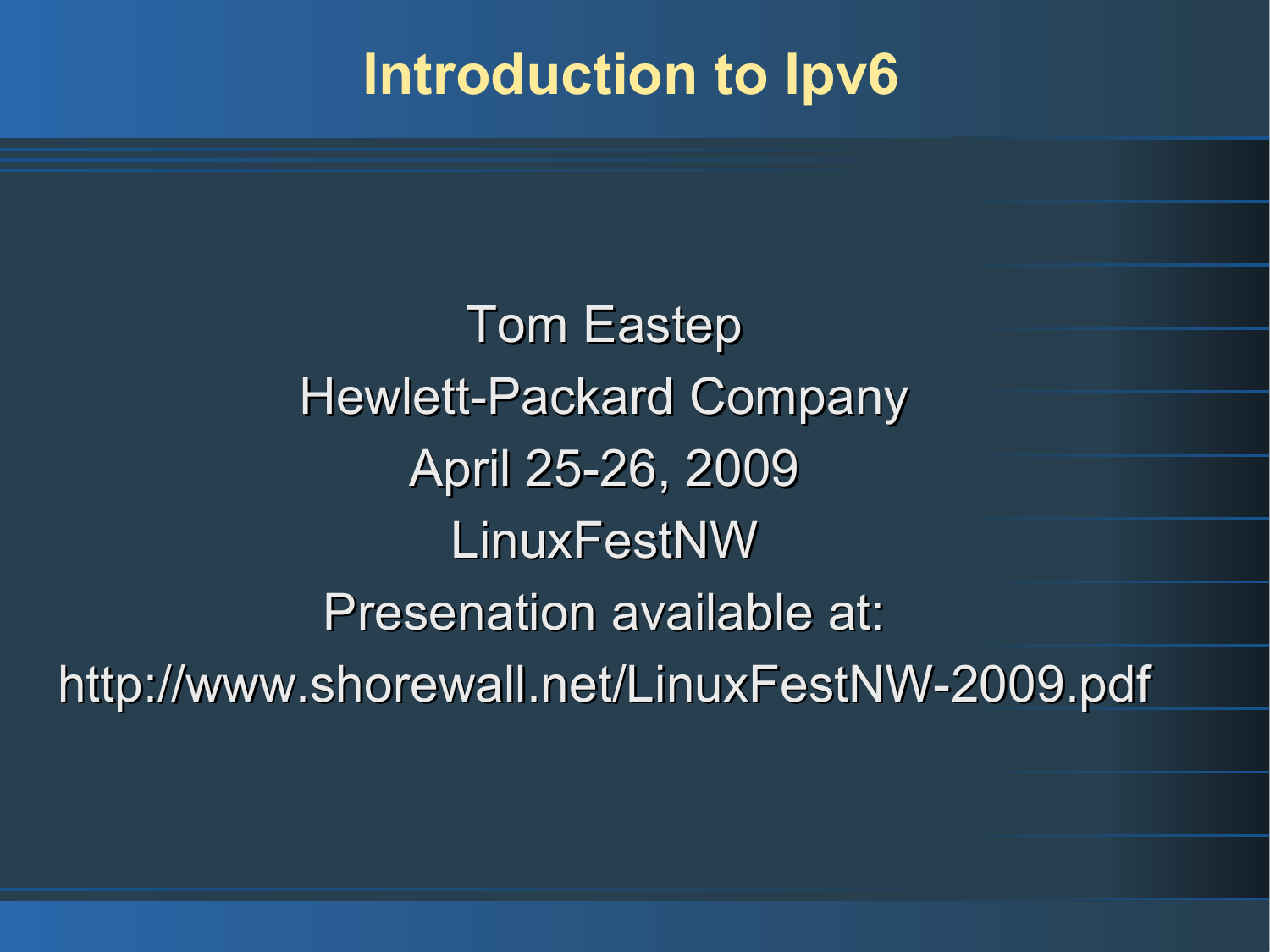# **Outline**

- Why Ipv6?
- <sup>o</sup> Ipv4 vs. Ipv6
- Addressing and stateless autoconfiguration
- Setting up a 6to4 Tunnel
- Future of Ipv6
- **O Q & A**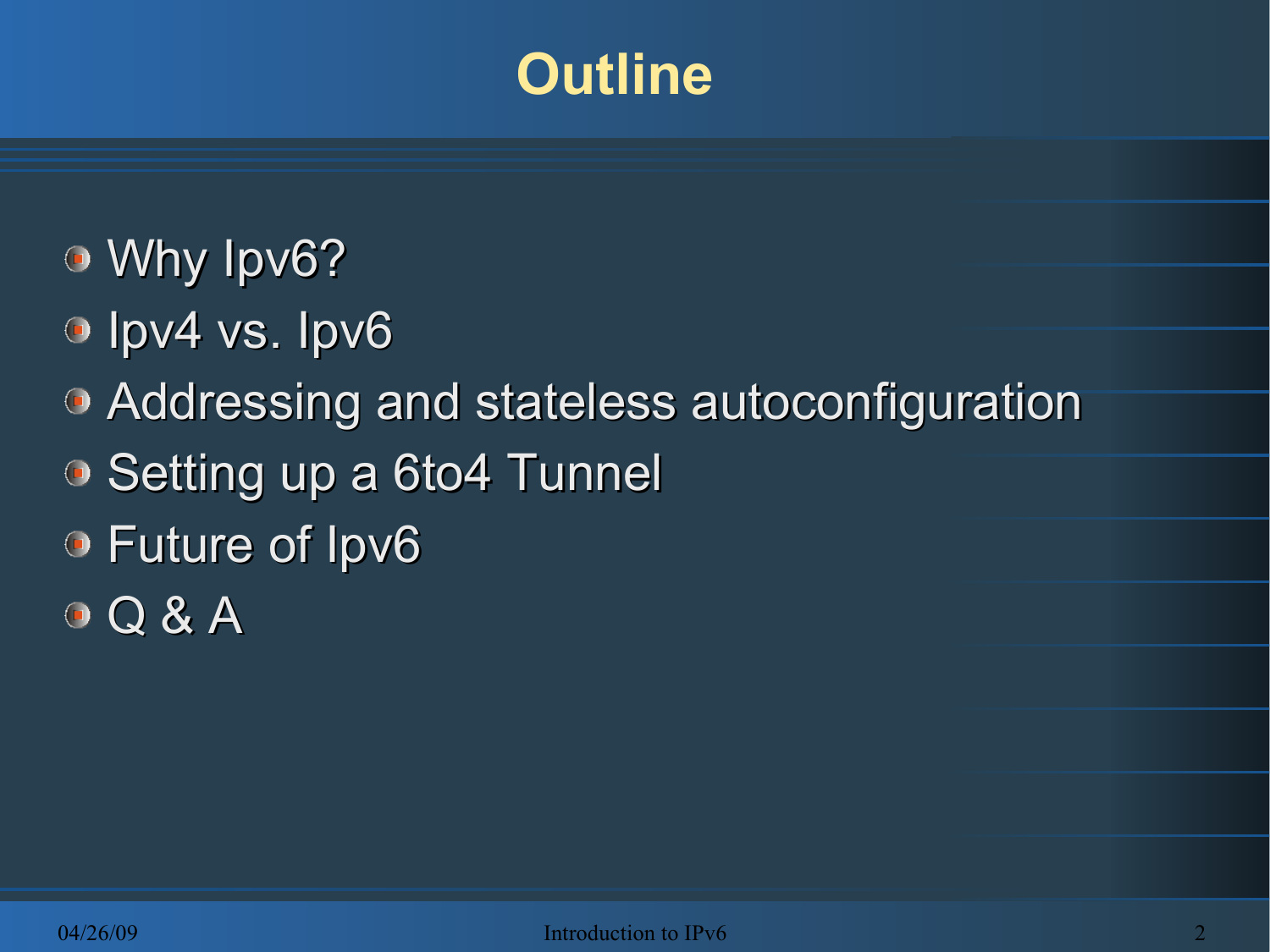# **A Little About Me**

40 Year Veteran of the Computer Industry

- Burroughs Corporation
- **Tandem Computers**
- Compaq
- Hewlett-Packard
- Middleware, Operating Systems and File Systems
- **Self-taught about Networking** 
	- Creator/maintainer of Shorewall
- This presentation is my own work and not sponsored or approved by Hewlett-Packard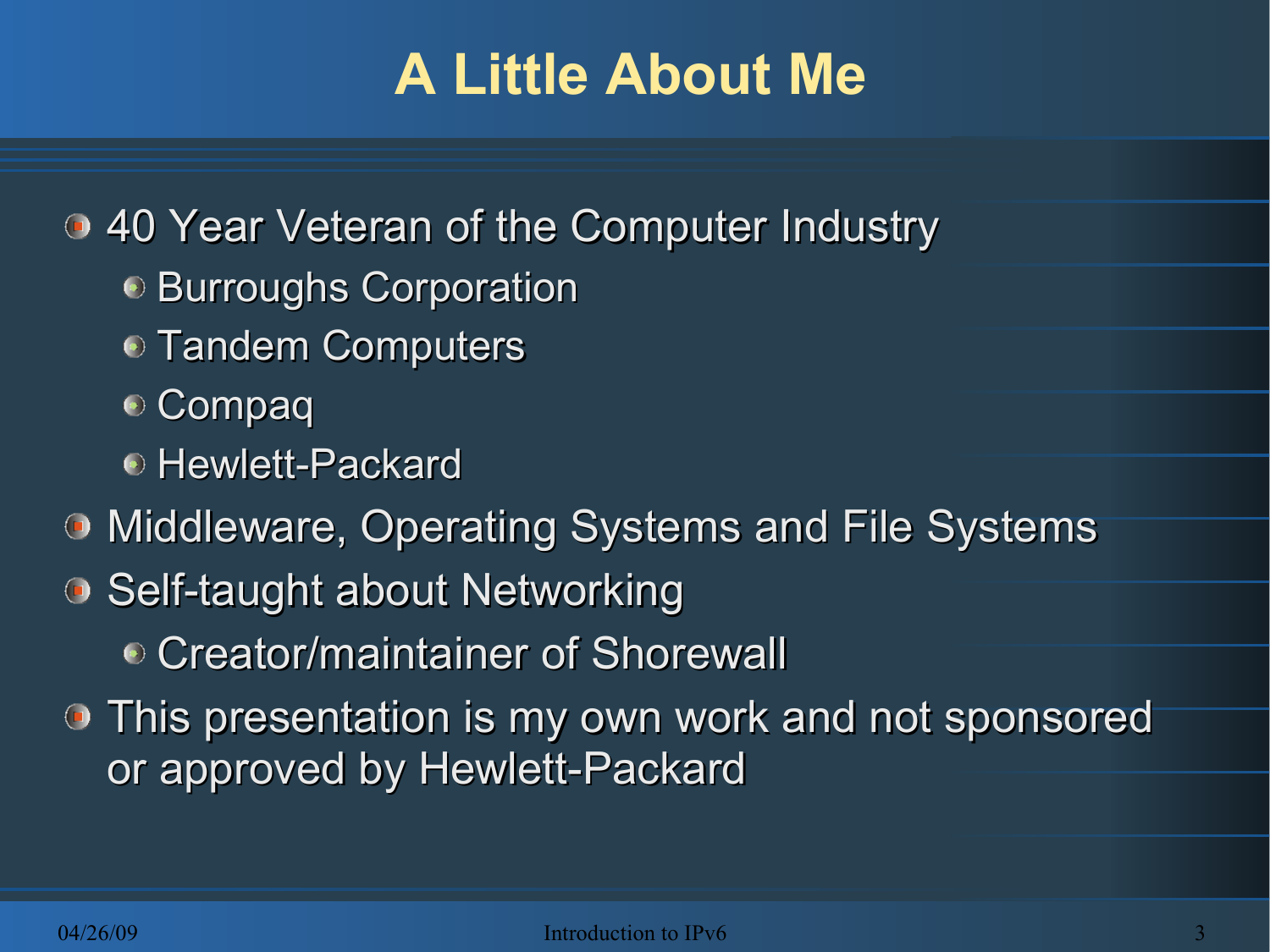# **Why Ipv6?**

**I** lpv4 address space is becoming depleted

- Supports 4 Billion addressable nodes
- Original allocation was inefficient
	- See http://www.iana.org/assignments/ipv4-address-space/
	- **Legacy allocations to large US companies use 7% of the** available space
	- US government has  $3%$
	- **6.25% reserved for multicast**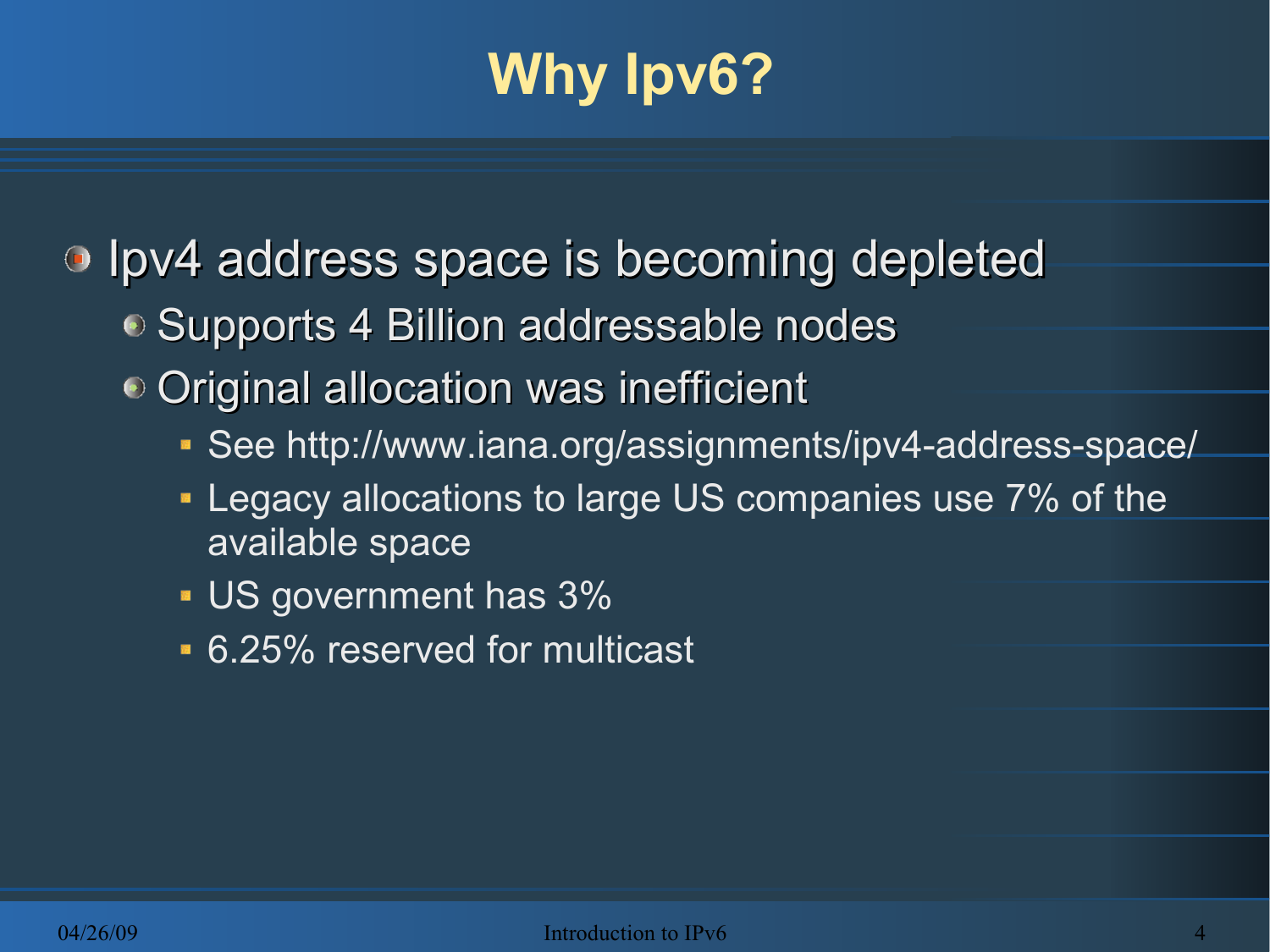# **Why Ipv6? Continued**

 $\bullet$  Ipv4 address space is becoming depleted

- Routing tables in the Internet core routers have become very large
- Explosion in the number of addressable devices (think cell phones)
- India and China are increasing pressure
- Reliance on private addresses and NAT causes a continuous level of pain for network administrators and application developers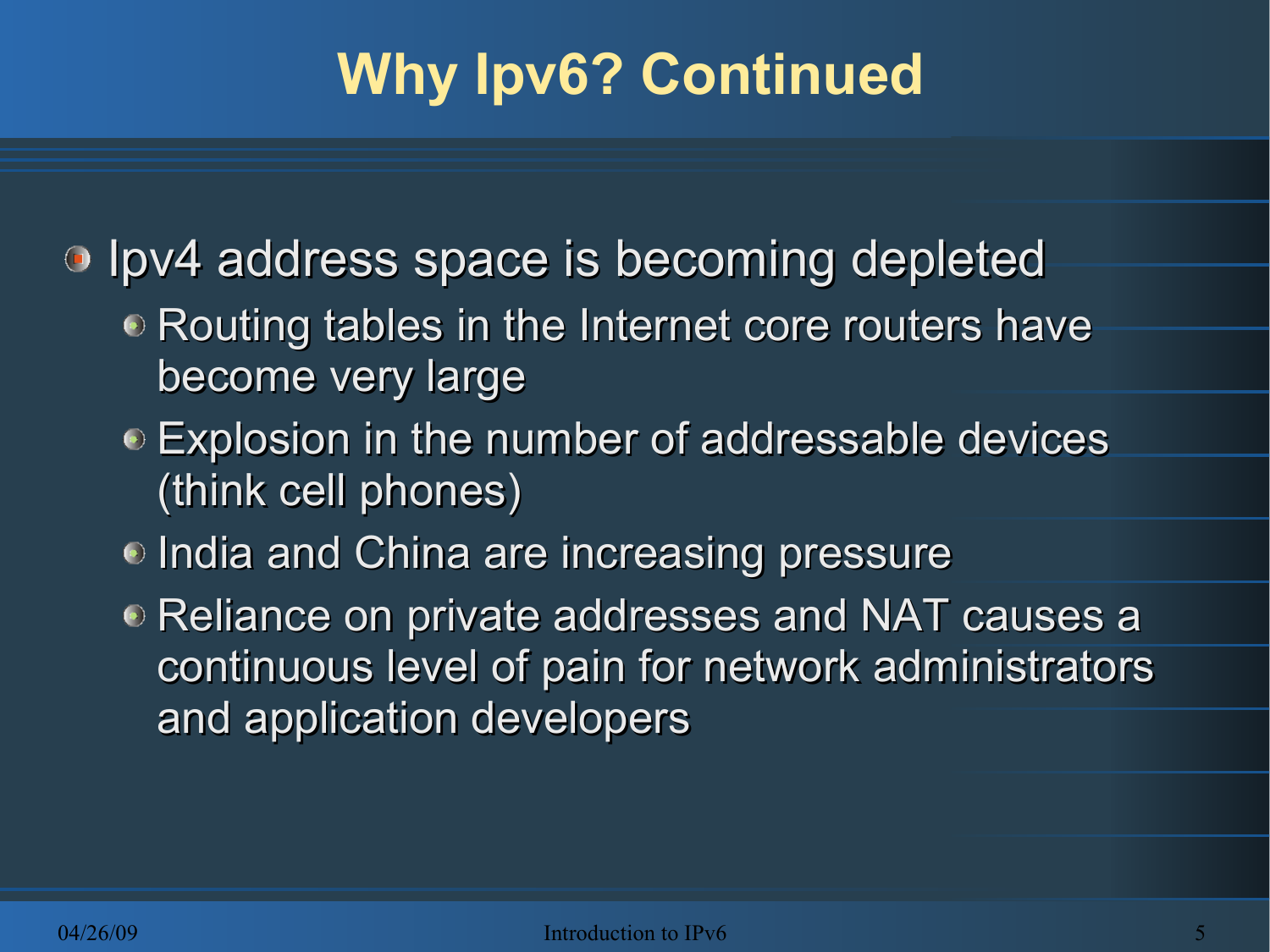# **Why Ipv6? Continued**

#### ● Solution

- Create a successor with a much wider address space
- Promote efficient route aggregation
- Improve the state of the art
	- **Auto configuration**
	- **Mobile IP**
	- **IP Security**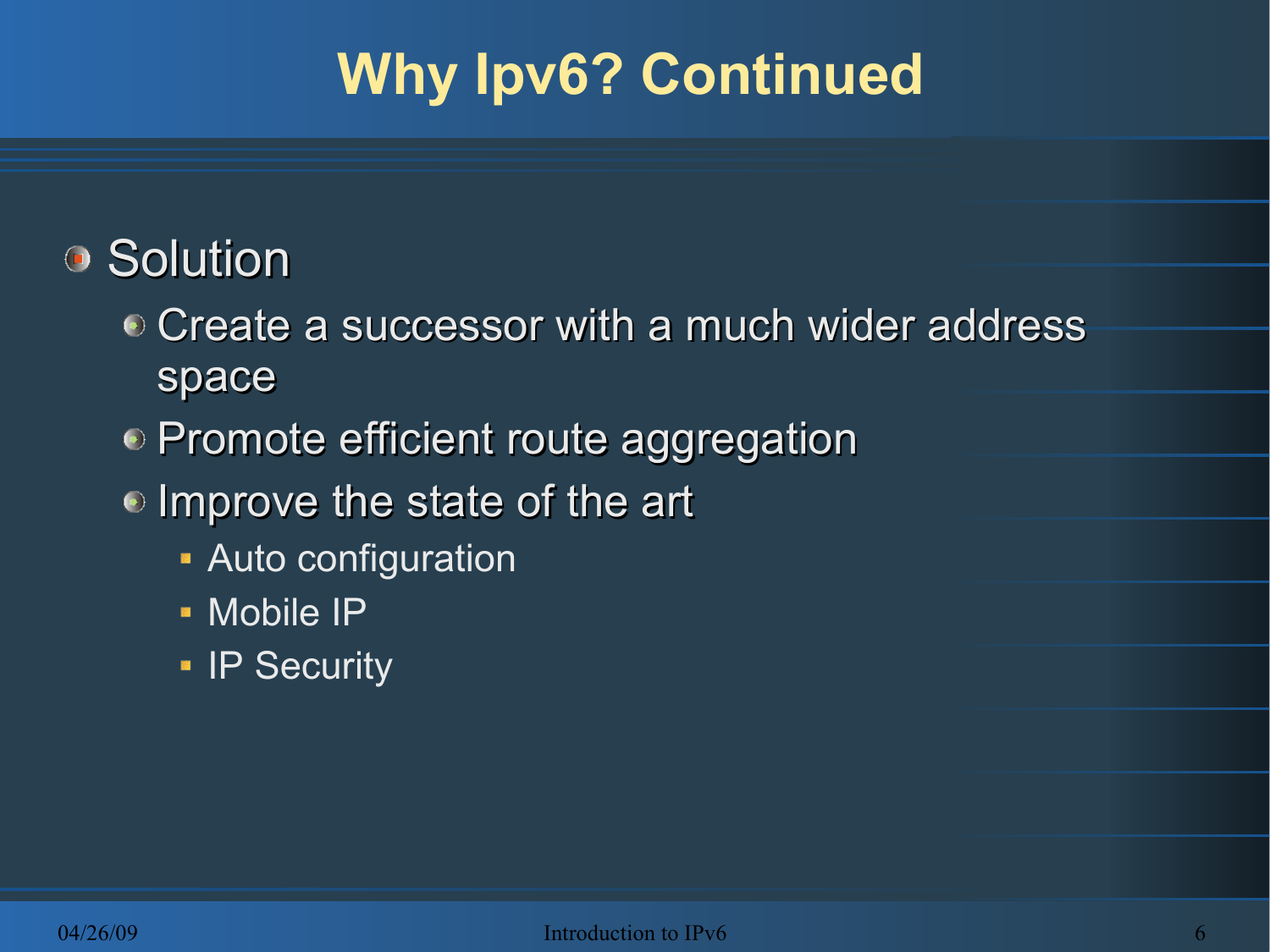# **Shorewall and Ipv6**

- Shorewall has been Ipv4 only
- **Ipv6 is gaining importance in Europe and Asia**
- Users have been pushing for Ipv6 support in **Shorewall**
- I've been reading about Ipv6 for the last two years
- Netfilter Ipv6 support has matured ● Ipv6 connection tracking in kernel 2.6.20 ● Stable since 2.6.24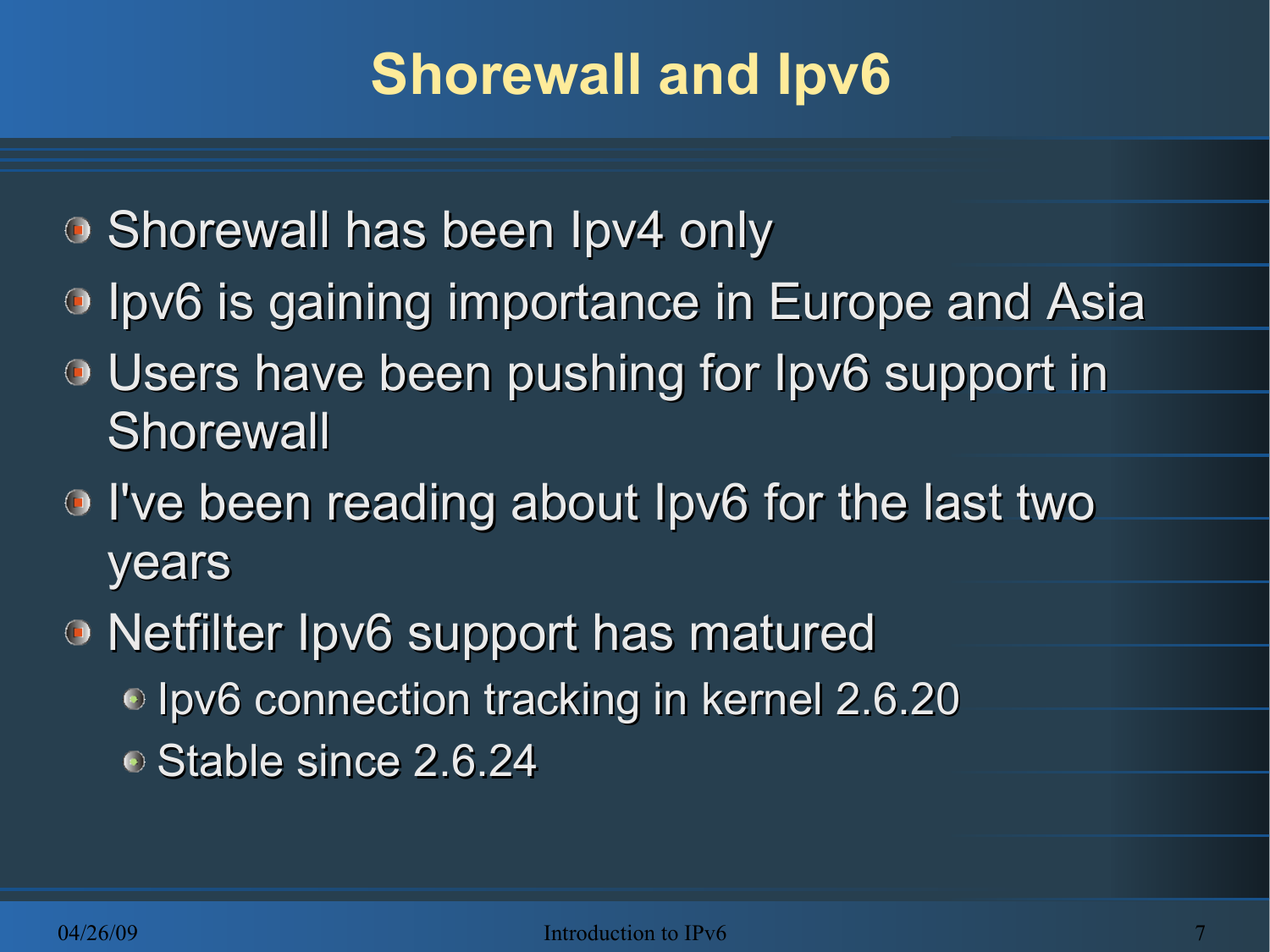## **Shorewall and Ipv6 Continued**

**I** took off the month of December 2008 to implement Ipv6 support in Shorewall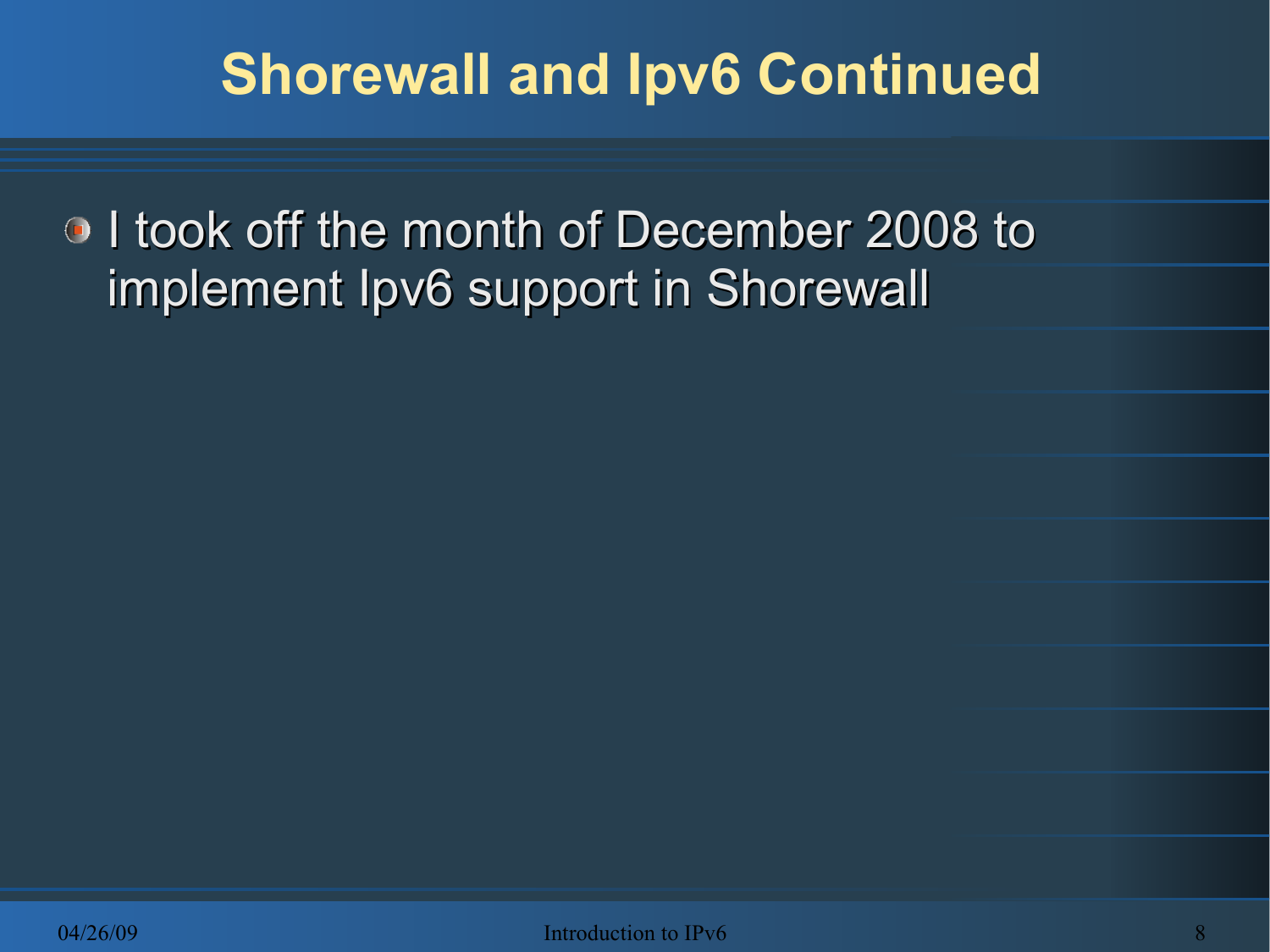#### **Ipv6 vs Ipv4**

- IMPORTANT Ipv6 is **not** just Ipv4 with a wider address space
- **But it does have a wider address space**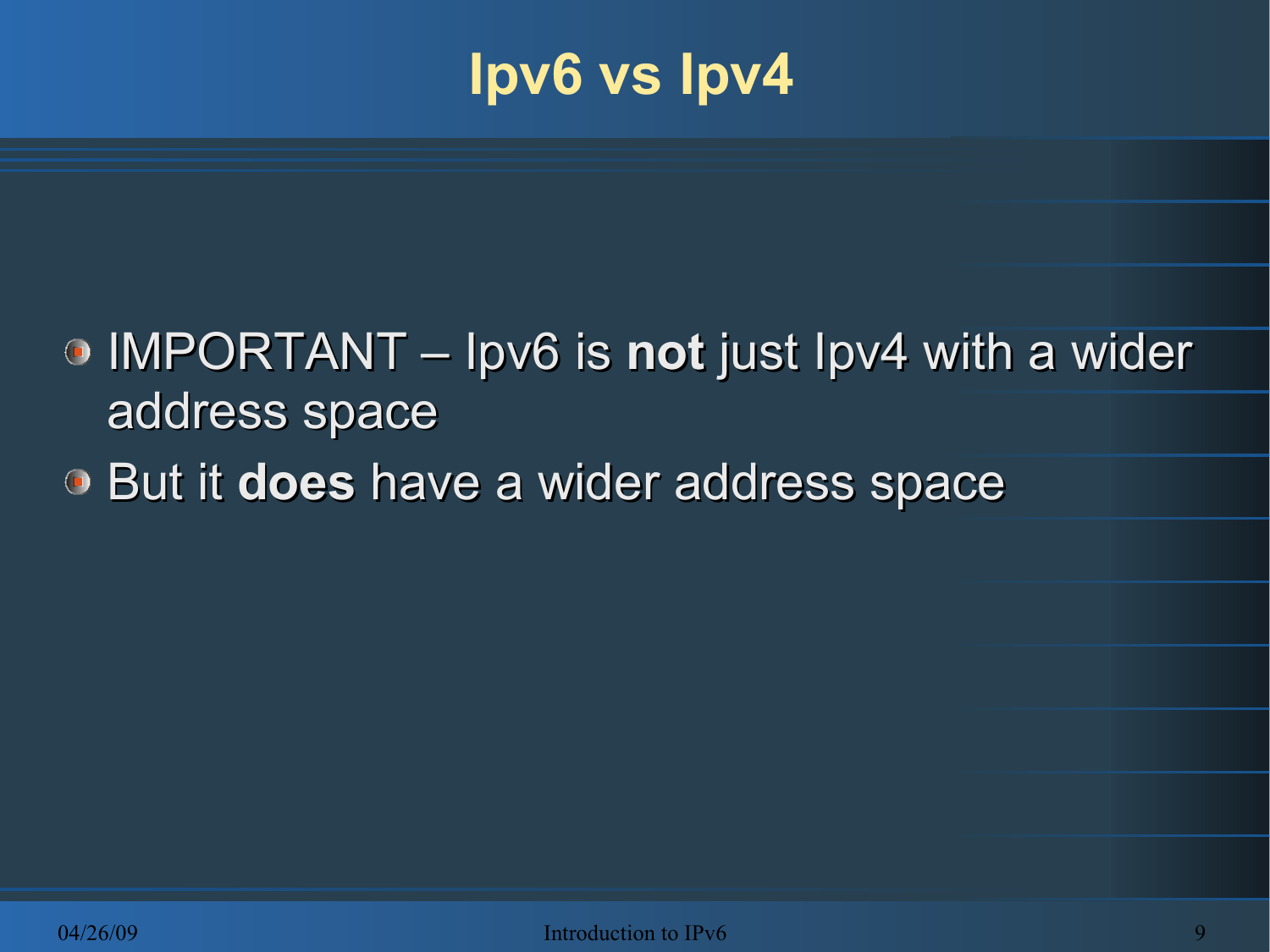- $\odot$  Ipv4 address  $-$  32 bits, usually written as *byte1.byte2.byte3.byte4* (e.g., 206.124.146.176)
	- Each byte is written in decimal and leading zeros may be omitted.
- Address is composed of a *network address* and a *host*  address.
	- Network in high-order bits; host in low-order bits
	- We write 206.124.146.176/24 to indicate that the network address is 24 bits and the host address is 8 bits.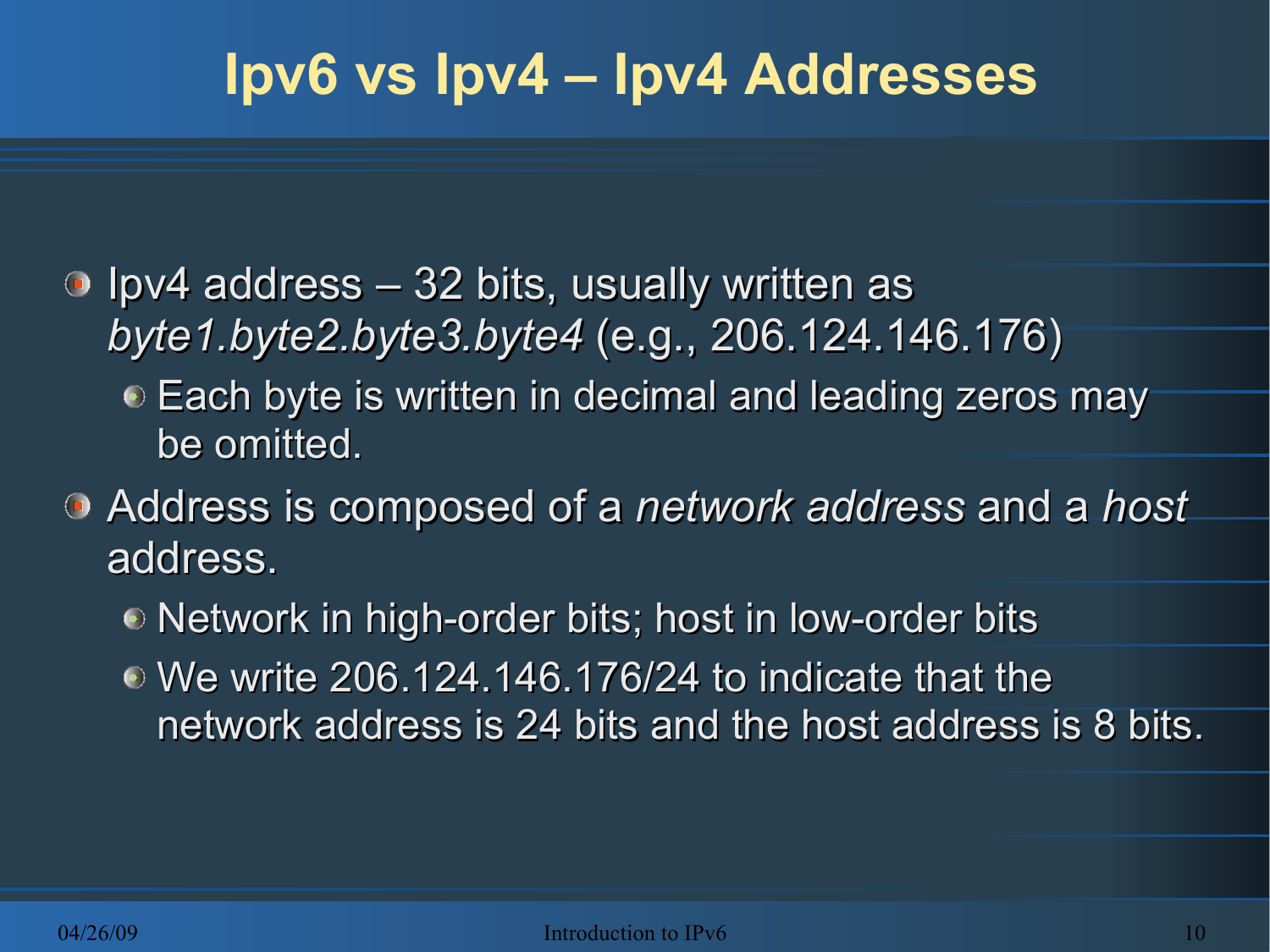- $\bullet$  Ipv6 128 bits, usually written as word1:word2:word3:word4:word5:word6:word7: word8 (e.g., 2002:ce7c:92b4:1:21a:24ff:fecb:2bcc)
	- Each 16-bit *word* is written in hex; leading zeros may be omitted.
	- One sequence of words containing zero may be written as "::"
		- **2002:ce7c:92b4:1:0:0:0:1 is the same as** 2002:ce7c:92b4:1::1
		- 0:0:0:0:0:0:0:0 is the same as ::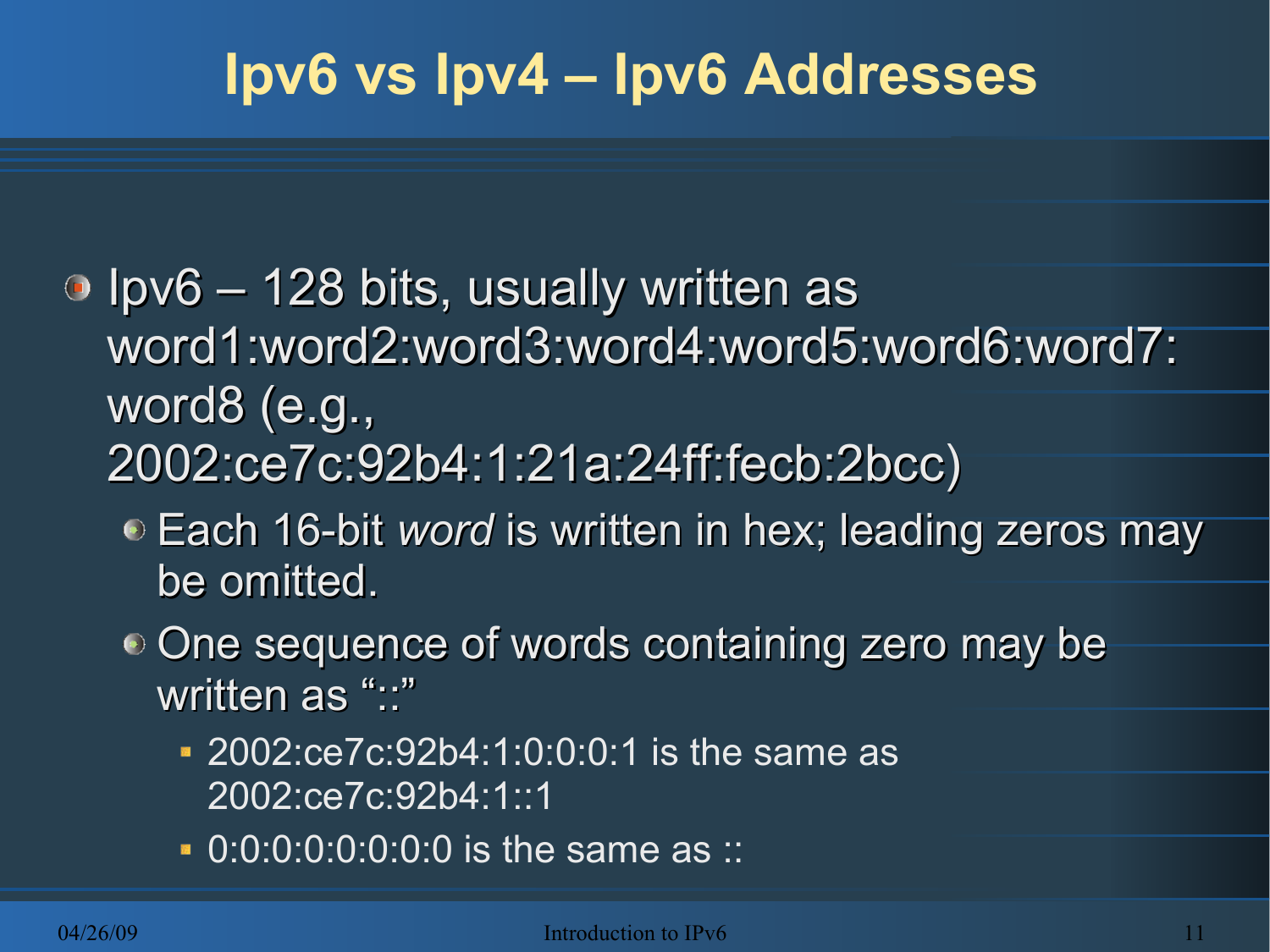#### **• Address Types**

- Unicast Uniquely identifies an interface on an Ipv6 node
- Multicast Identifies a group of Ipv6 interfaces
- Anycast Assigned to multiple interfaces on multiple hosts. A packet sent to an anycast address is delivered to exactly one of those hosts. Idea is not fully baked yet.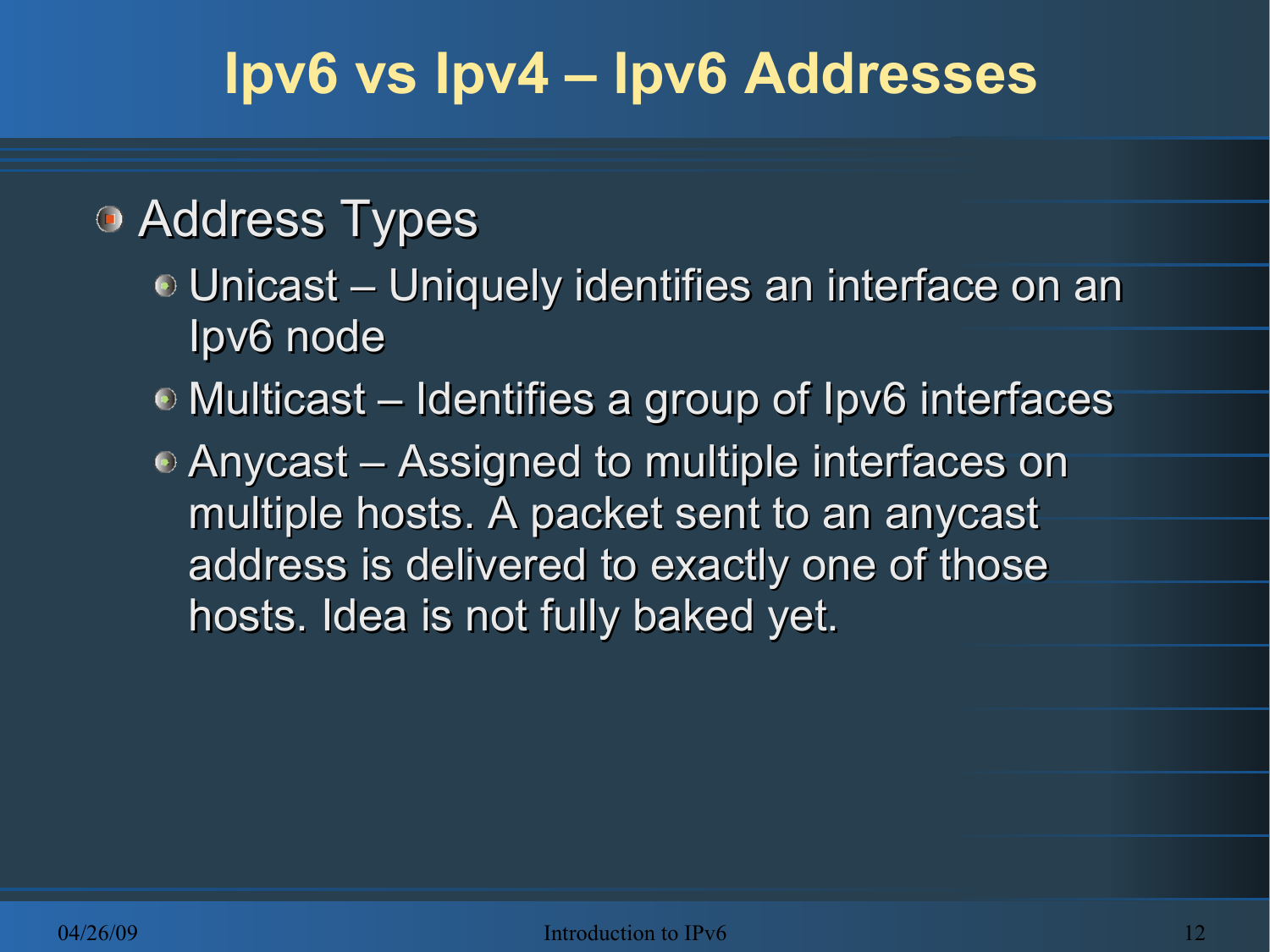- Multicast addresses are FF00::/10
- Three classes of unicast addresses
	- Link Local (FE80::/10)
	- Site Locall (FEC0::/10)
	- $\bullet$  Global (Currently 1/8<sup>th</sup> of address space)
		- 2000::/3 (2xxx:… and 3xxx:…)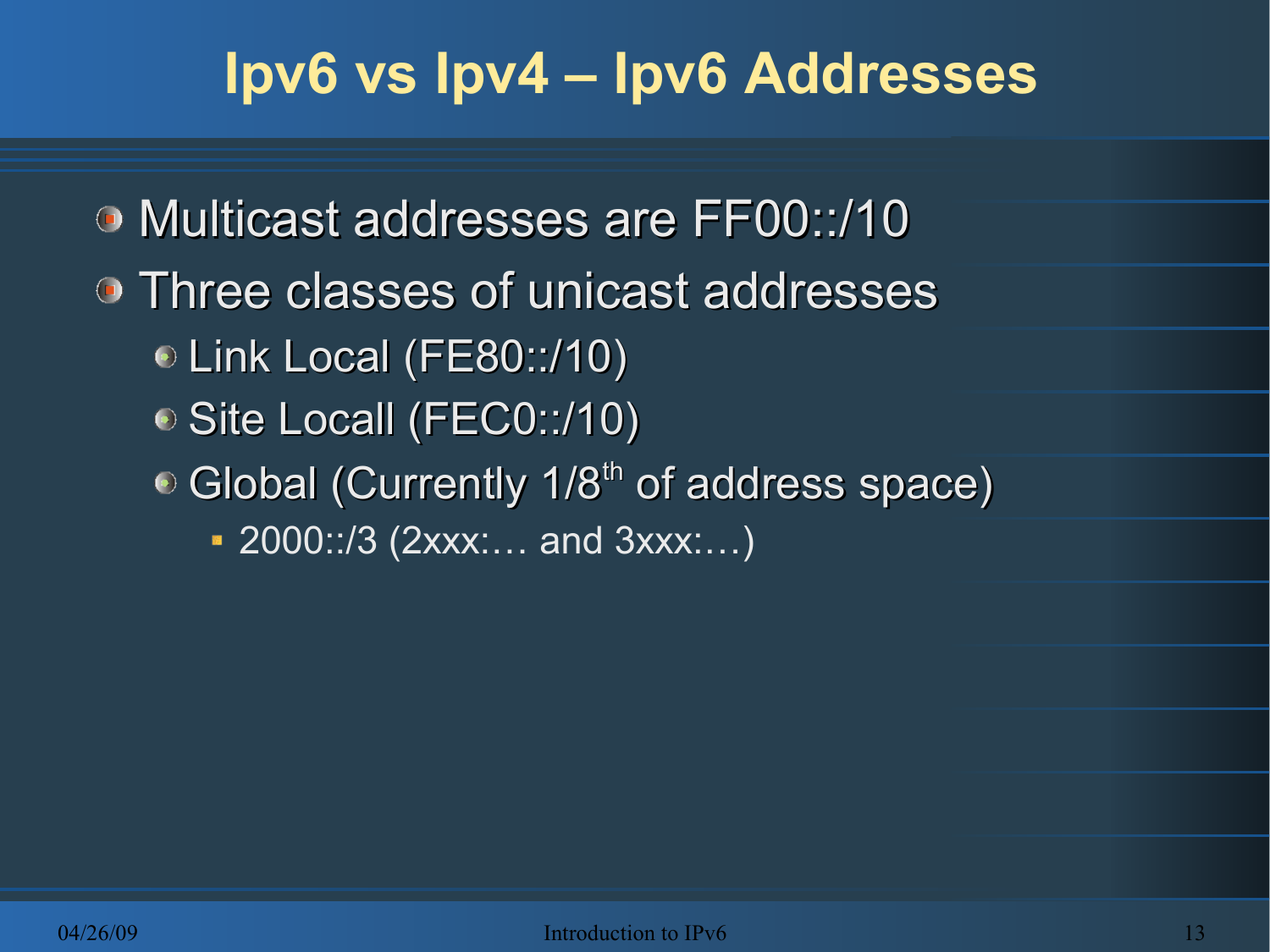## **Ipv6 vs Ipv4 – Link Local Addresses**

Link Local Addresses are autoconfigured • High-order 64 bits – FF80::

Low-order 64 bits – EUI-64 interface address (constructed from MAC address on Ethernet interfaces).

● Not Routed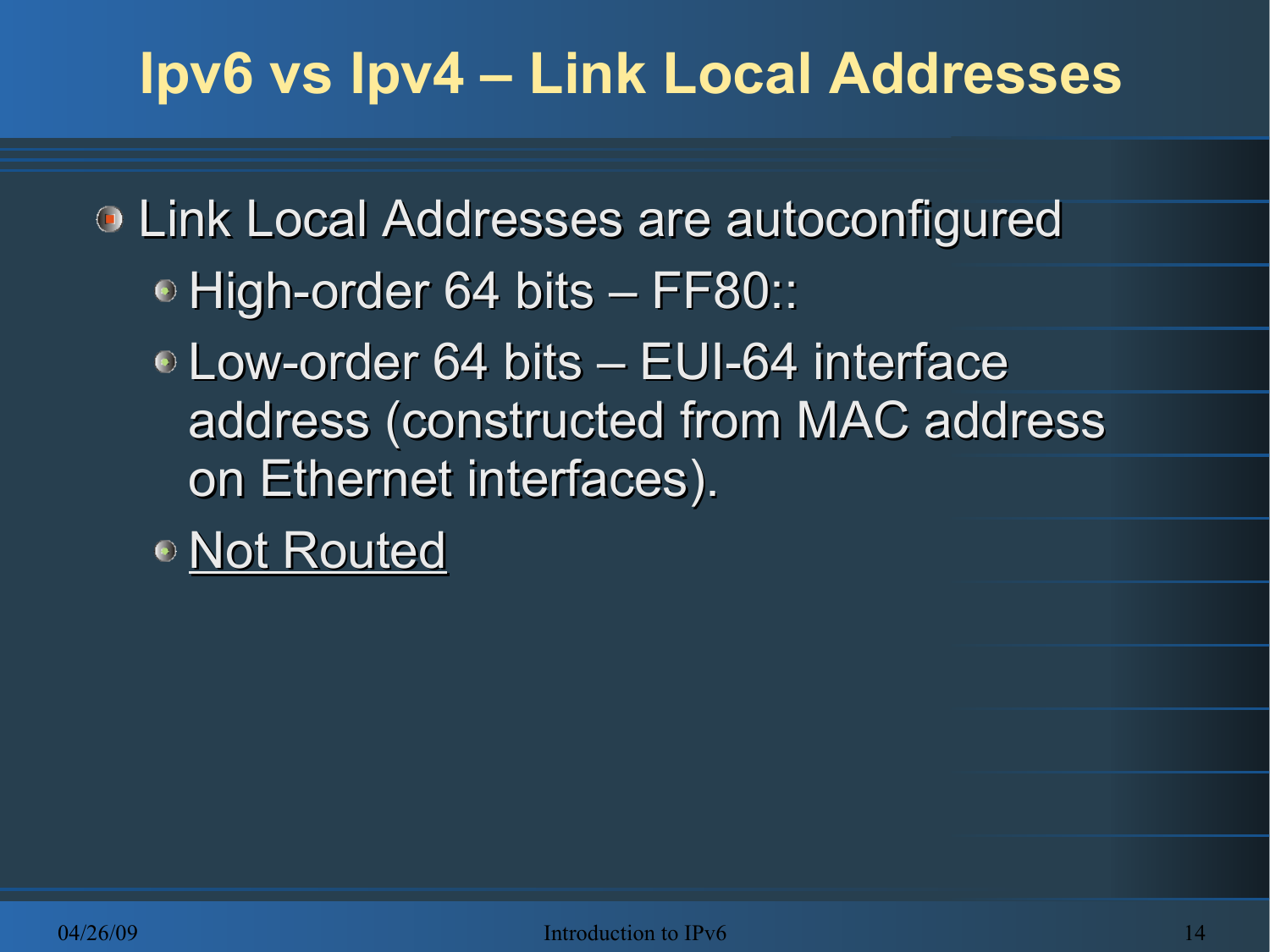# **Ipv6 vs Ipv4 – Link Local Addresses**

\$ ip -6 addr ls dev eth0

2: eth0: <BROADCAST,MULTICAST,UP,LOWER\_UP> mtu 1500 qlen 1000

inet6 **fe80::21b:24ff:fecb:2bcc**/64 scope link

valid\_lft forever preferred\_lft forever

\$ ip link ls dev eth0

2: eth0: <BROADCAST,MULTICAST,UP,LOWER\_UP> mtu 1500 qdisc pfifo fast state UNKNOWN qlen 1000

link/ether **00:1b:24:cb:2b:cc** brd ff:ff:ff:ff:ff:ff

 $\mathbf{\mathfrak{L}}$ 

#### Link Local Address is fe80::021b:24ff:fecb:2bcc

Mac Address is 00:1b:24:cb:2b:cc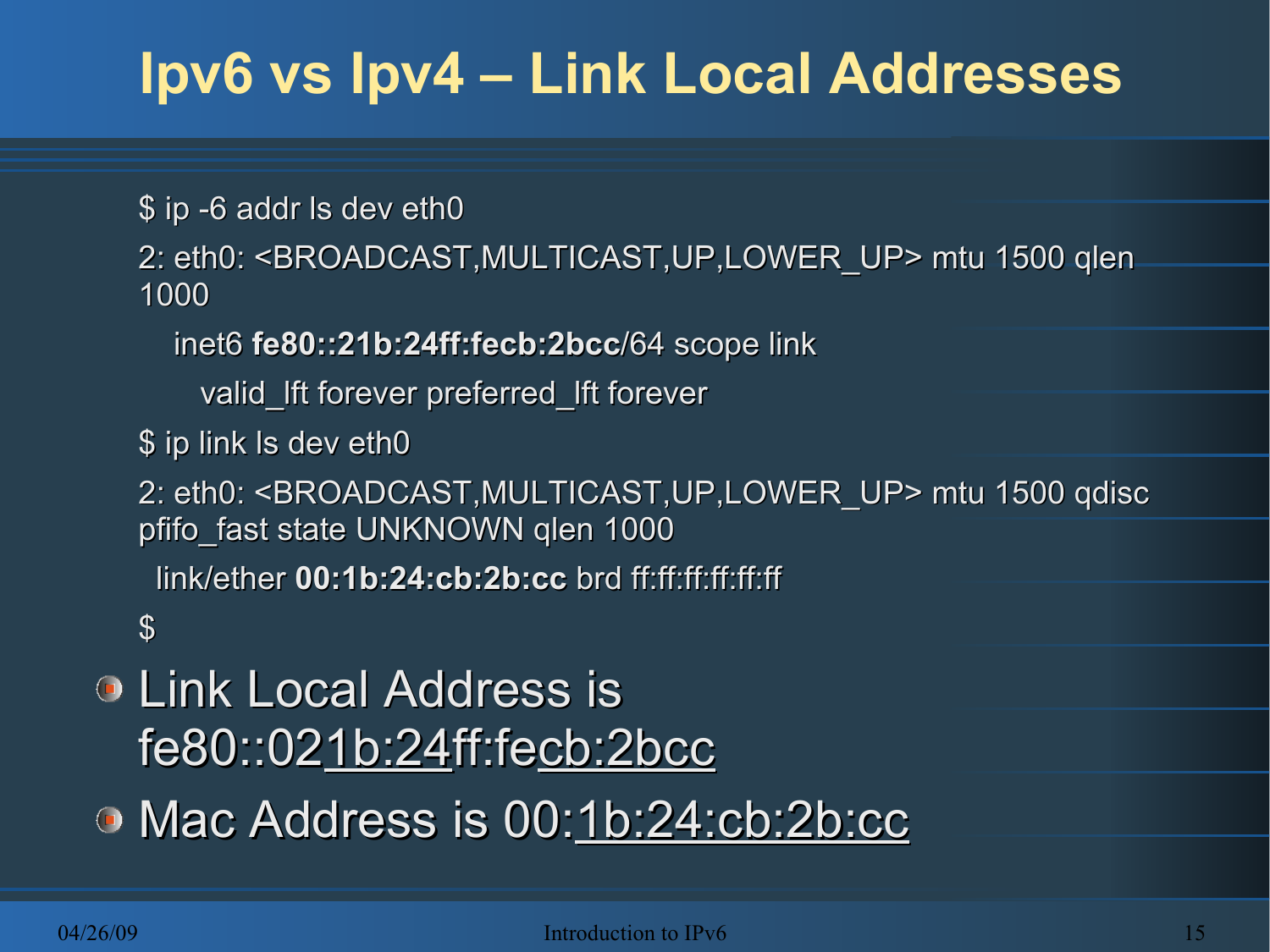## **Ipv6 vs Ipv4 – Site Local Addresses**

- Defined by RFC 3513 which defines the Ipv6 addressing architecture
- Were expected to be used like Ipv4 'private' addresses (RFC 1918)
- **Problematic without NAT**
- Limited-use senarios
	- Isolated networks
	- Fully proxied networks
- Deprecated by RFC 3879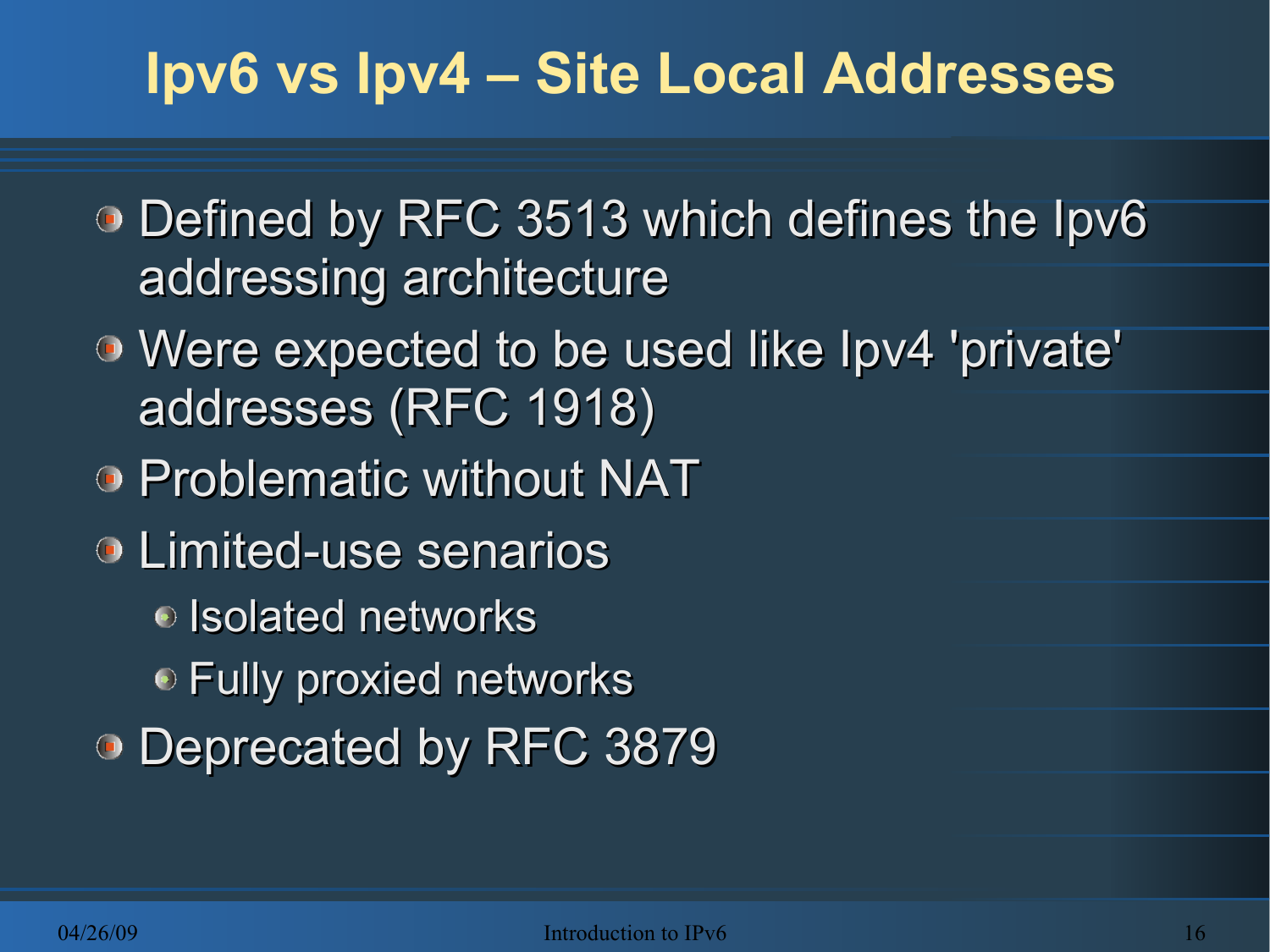# **Ipv6 vs Ipv4 – Global Unicast Addresses**

#### 2000::/10

http://www.iana.org/assignments/ipv6 unicast-address-assignments ● Stable for the last three years!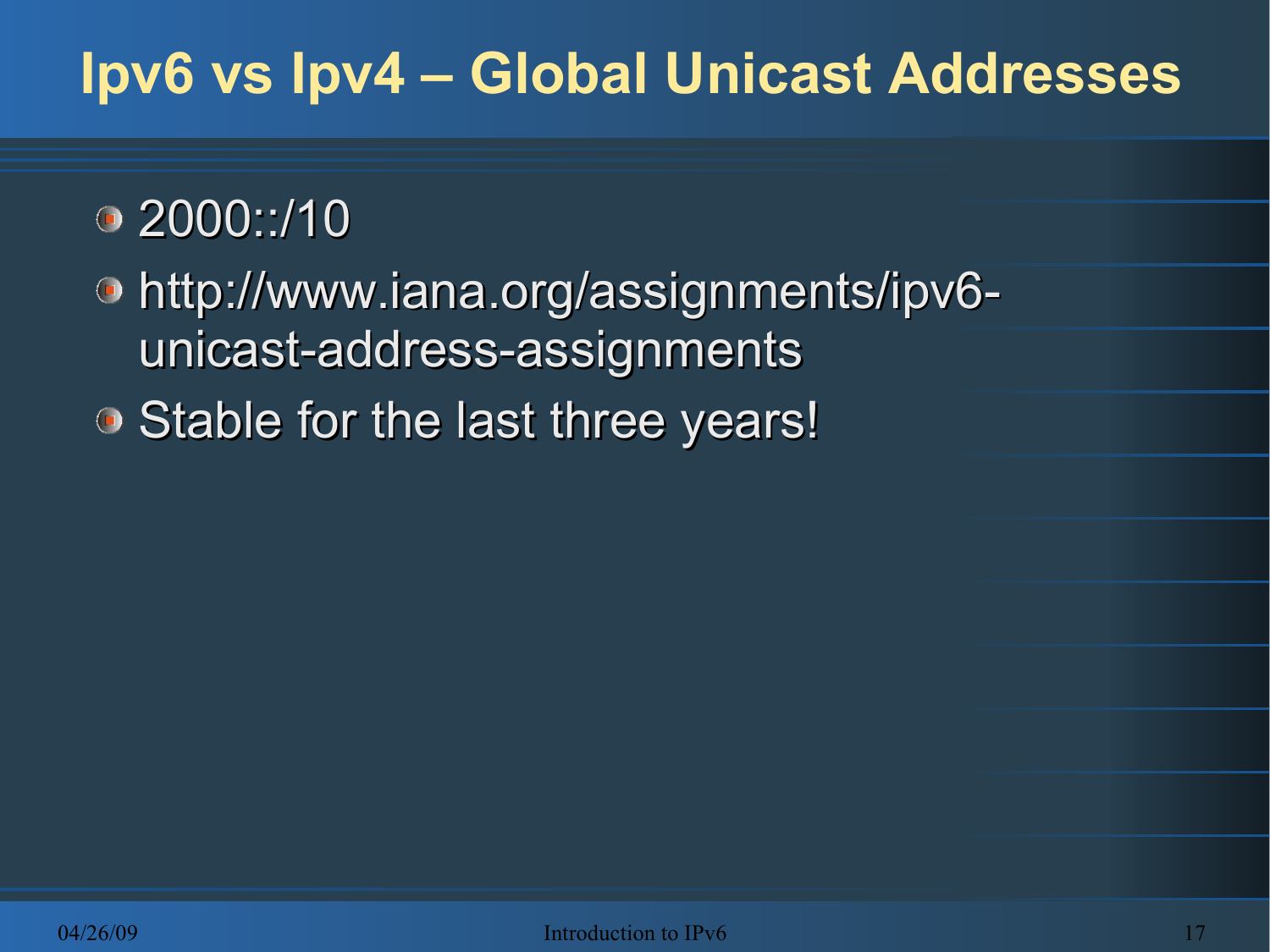# **Ipv6 vs Ipv4 – Ipv6-icmp (icmp6)**

- Autoconfiguration of link local addresses means that there is no need for an Ipv6 version of the Address Resolution Protocol (ARP).
- Icmp6 is used to perform neighbor discovery (IP->link-level address resolution)
- Icmp6 also facilitates autoconfiguration of global addresses without a stateful server (e.g., without DHCP).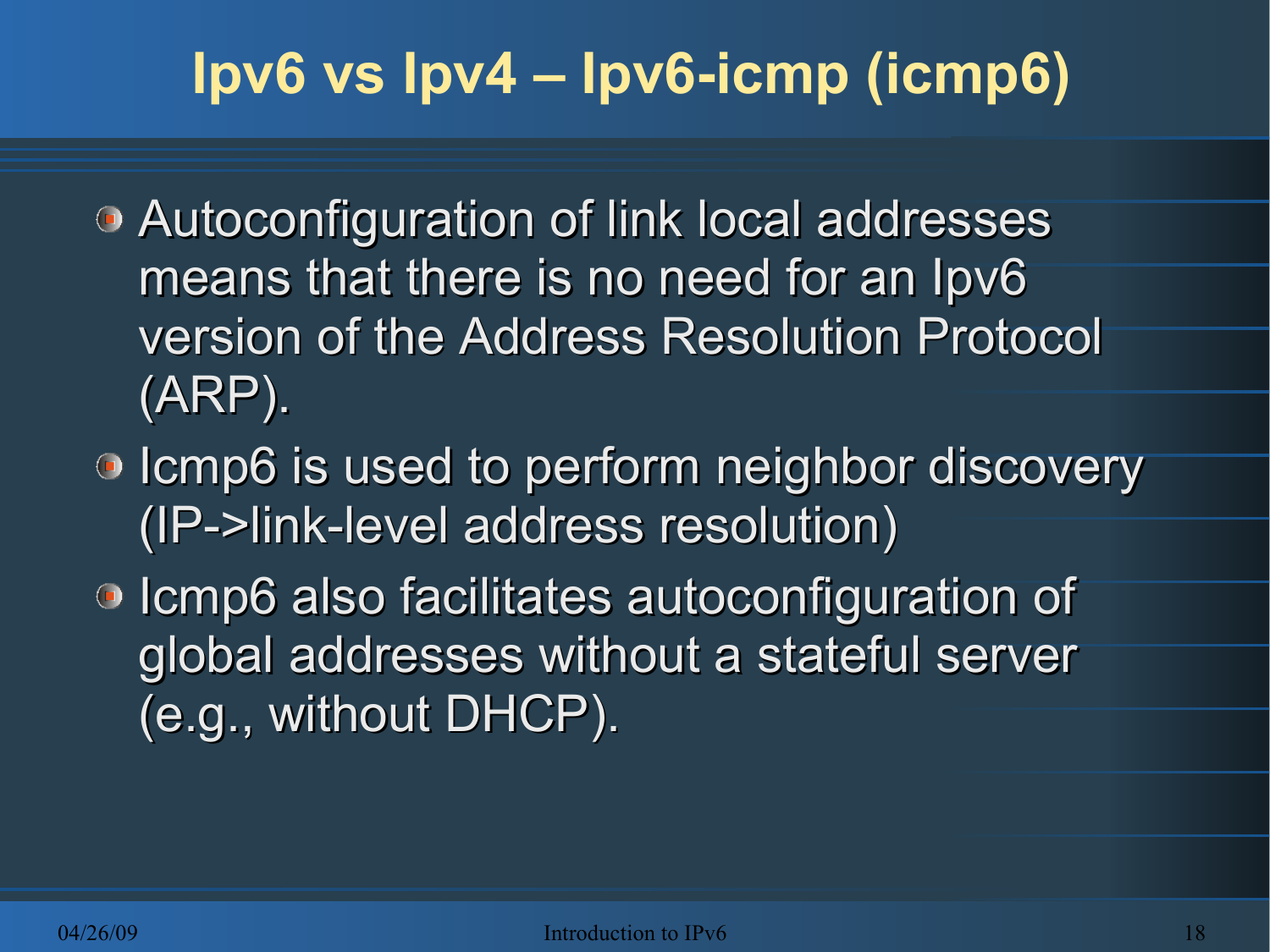# **Ipv6 Neighbor Display**

**\$ ip -6 neigh ls dev eth0 fe80::2a0:ccff:fedb:31c4 lladdr 00:a0:cc:db:31:c4 router REACHABLE**

**\$** 

Similar to 'arp -na' in Ipv4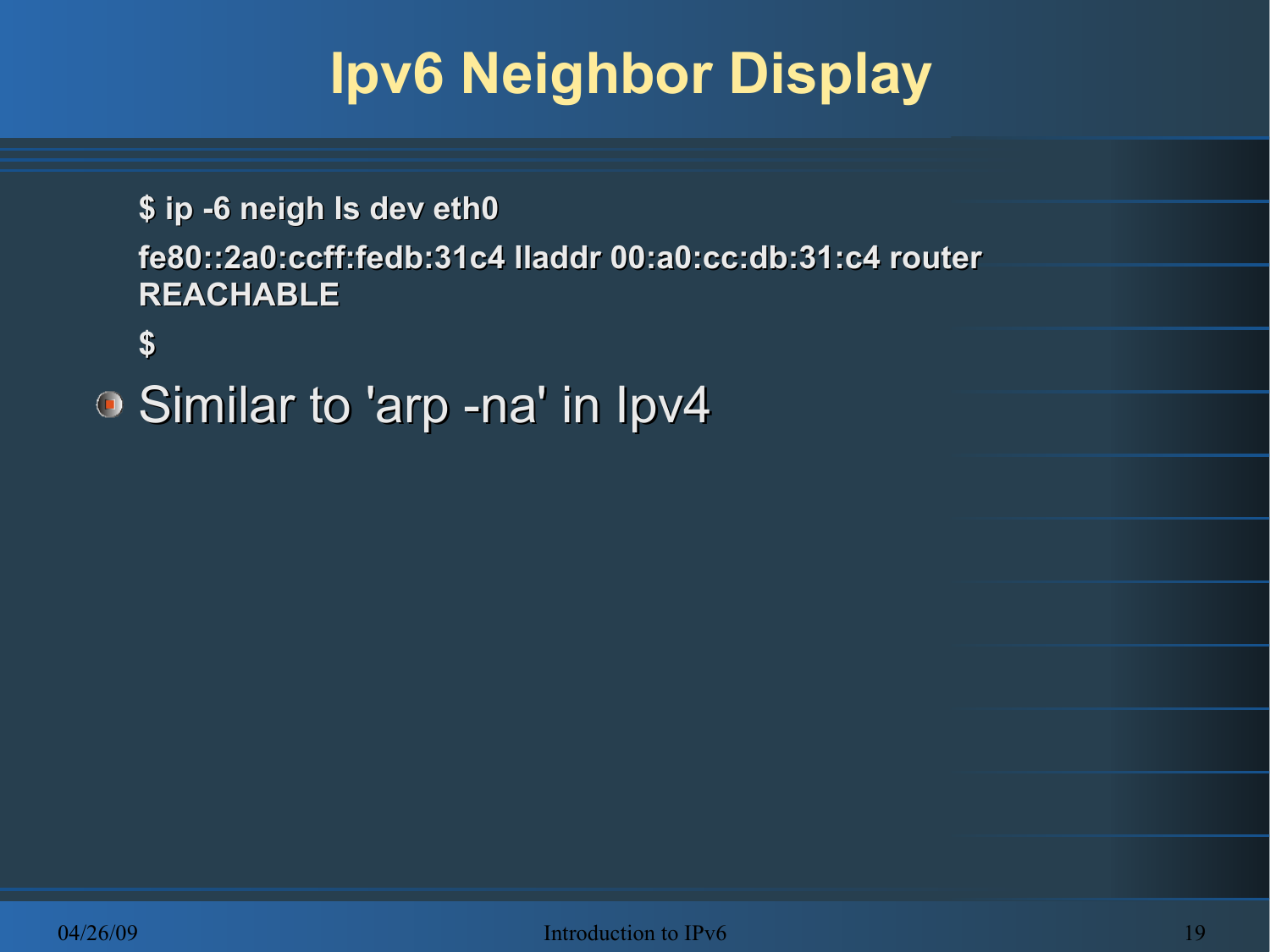## **Stateless Autoconfiguration**

- Assumes Ipv6 network is a /64.
- Client sends *Router Solicitation* Icmp6 to address FF01::2. Source address is the client's auto-configured Link Level Address.
- Router responds with a *Router Advertisement*  which includes the public network address.
- Client configures the interface with the address formed by concatinating the network address with the interface's EUI-64 host address.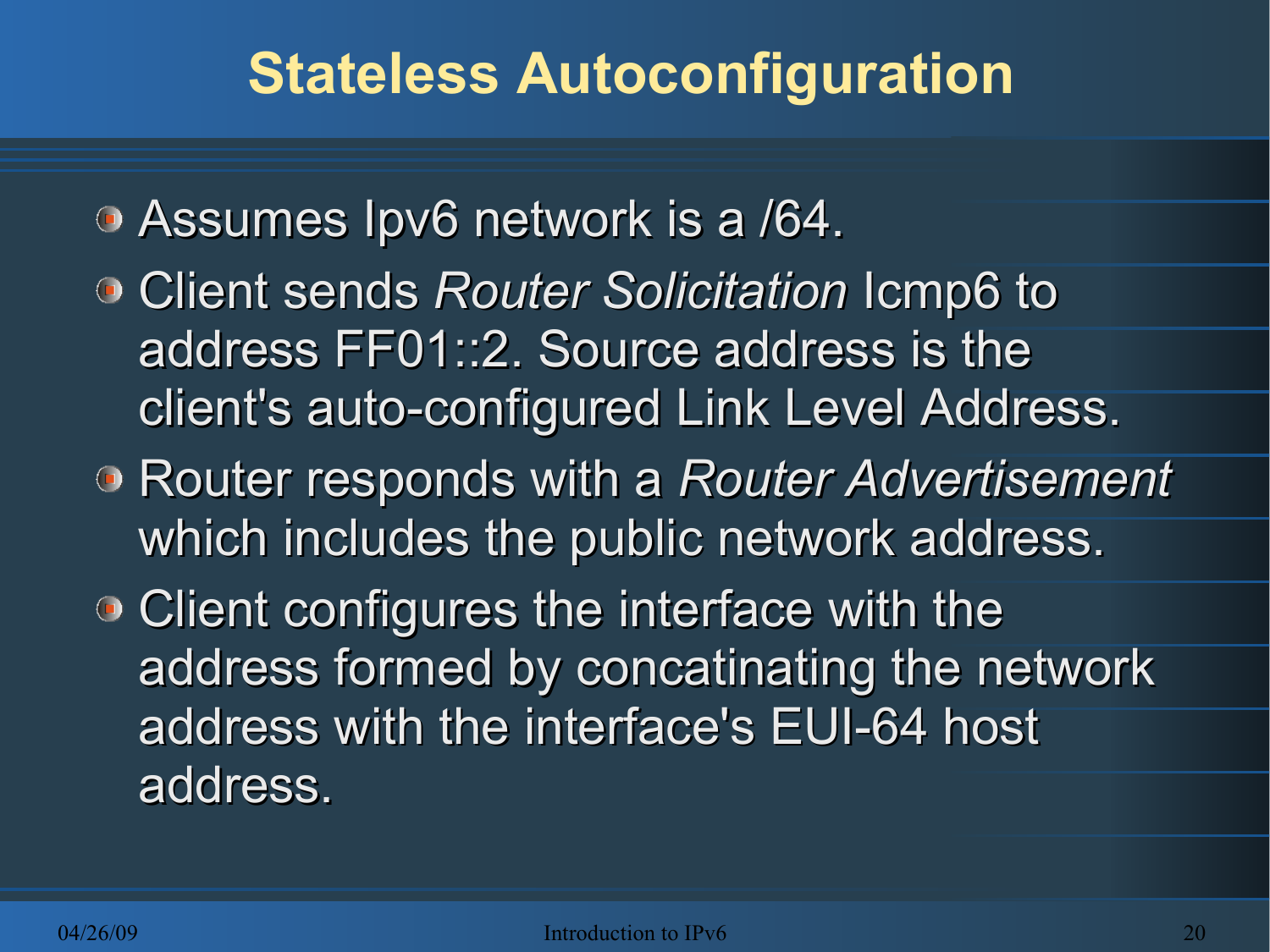# **Stateless Autoconfiguration Continued**

- The *Router Advertisement* message's source IP address is the Router's link-local address. That become's the client's gateway.
- **To configure a Linux system as an Ipv6** router, install and run **radvd**.
	- Requires /proc/sys/net/ipv6/conf/all/forwarding = 1
- **Routers also periodically broadcast Router** Advertisements.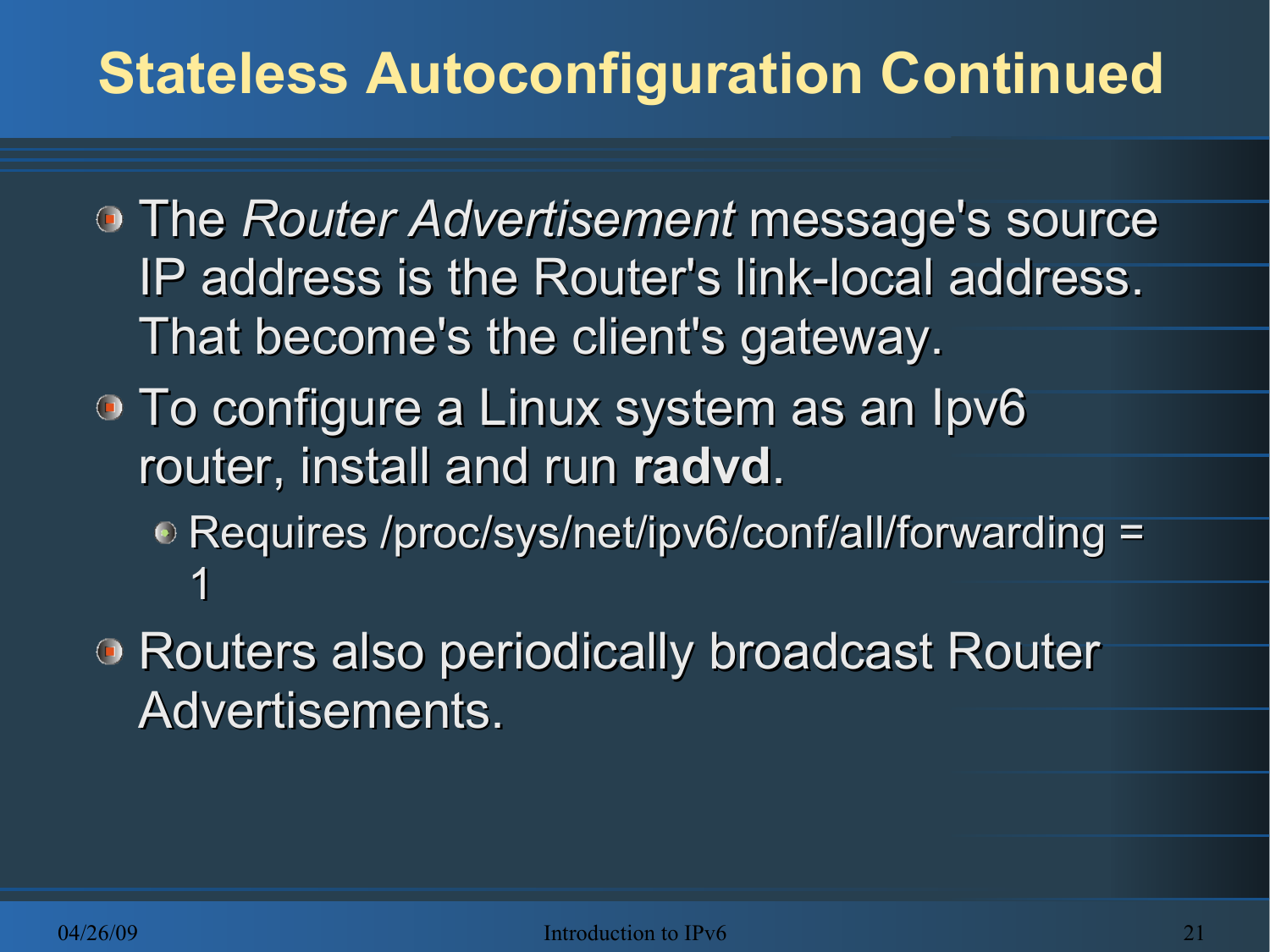# **Autoconfiguration Example**

\$ ip -6 addr ls dev eth0

2: eth0: <BROADCAST,MULTICAST,UP,LOWER\_UP> mtu 1500 qlen 1000 inet6 2002:ce7c:92b4:1:21b:24ff:fecb:2bcc/64 scope global dynamic valid\_lft 2591898sec preferred\_lft 604698sec inet6 fe80::21b:24ff:fecb:2bcc/64 scope link valid\_lft forever preferred\_lft forever

 $\boldsymbol{\theta}$ 

Network address is 2002:ce7c:92b4:1/64 Host address is 21b:24ff:fecb:2bcc $\bigodot$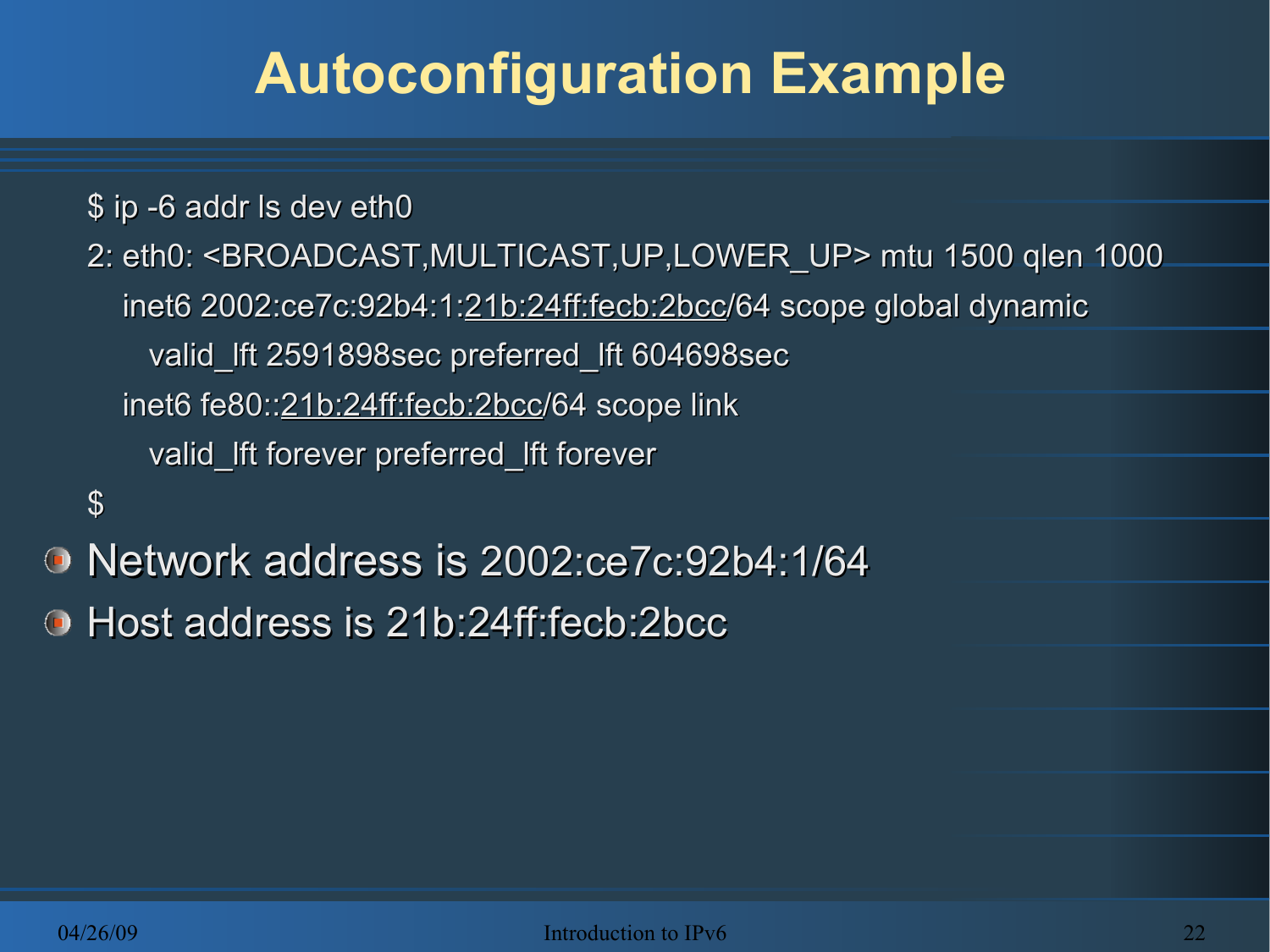# **Autoconfiguration Example Continued**

\$ ip -6 route ls dev eth0

2002:ce7c:92b4:1::/64 proto kernel metric 256 expires 2591669sec mtu 1500 advmss 1440 hoplimit 4294967295

fe80::/64 proto kernel metric 256 mtu 1500 advmss 1440 hoplimit 4294967295

default via fe80::2a0:ccff:fedb:31c4 proto kernel metric 1024 expires 1307sec mtu 1500 advmss 1440 hoplimit 64

\$

Default Gateway is fe80::2a0:ccff:fedb:31c4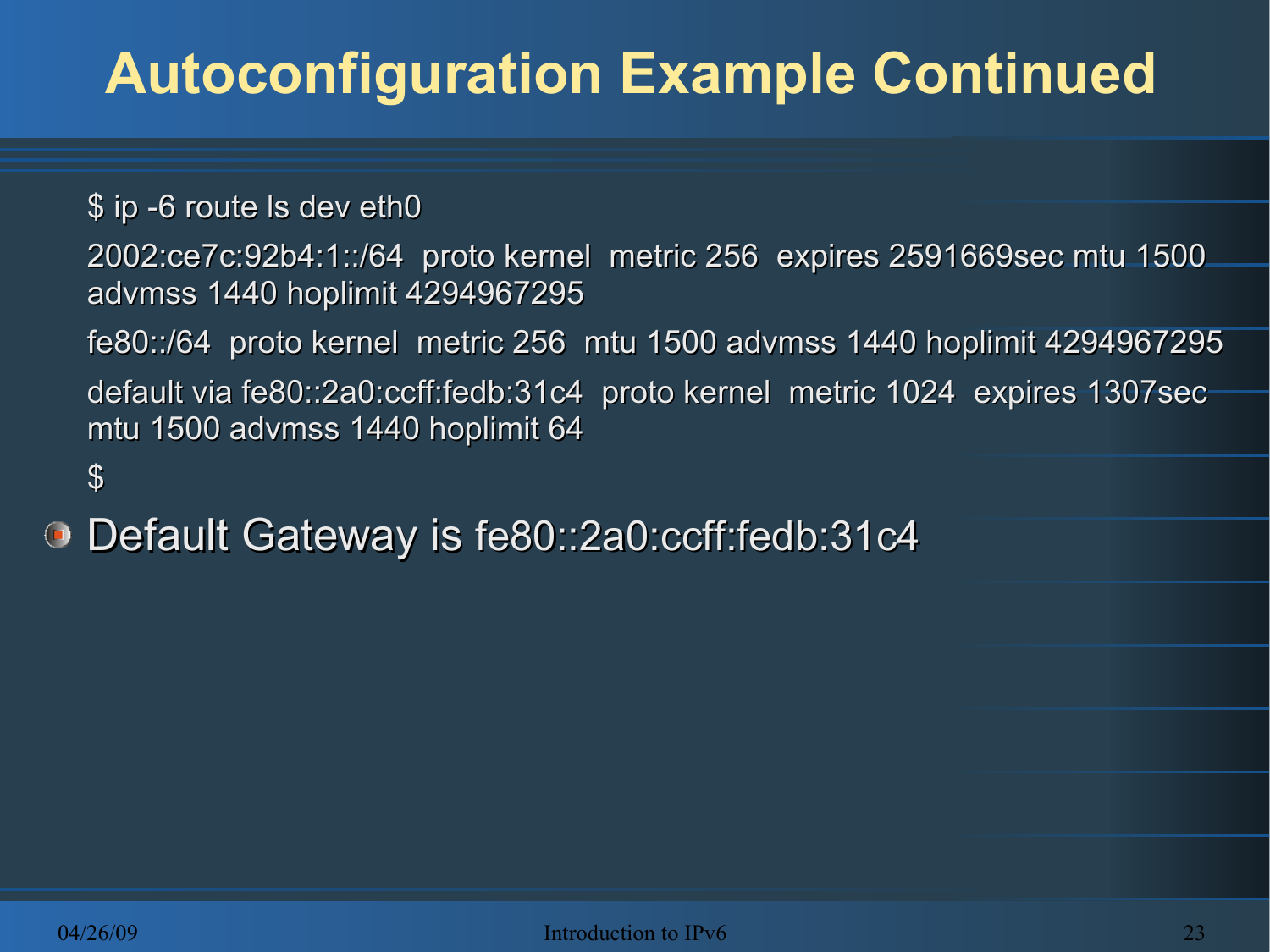# **Autoconfiguration Continued**

**• On Windows Vista, two public addresses are** configured:

- **EUI-64**
- UUID
- **Both raise privacy concerns**
- **Einux supports privacy protection by allowing** an option for using a random number rather than the EUI-64

/proc/sys/net/ipv6/conf/all/use\_tempaddr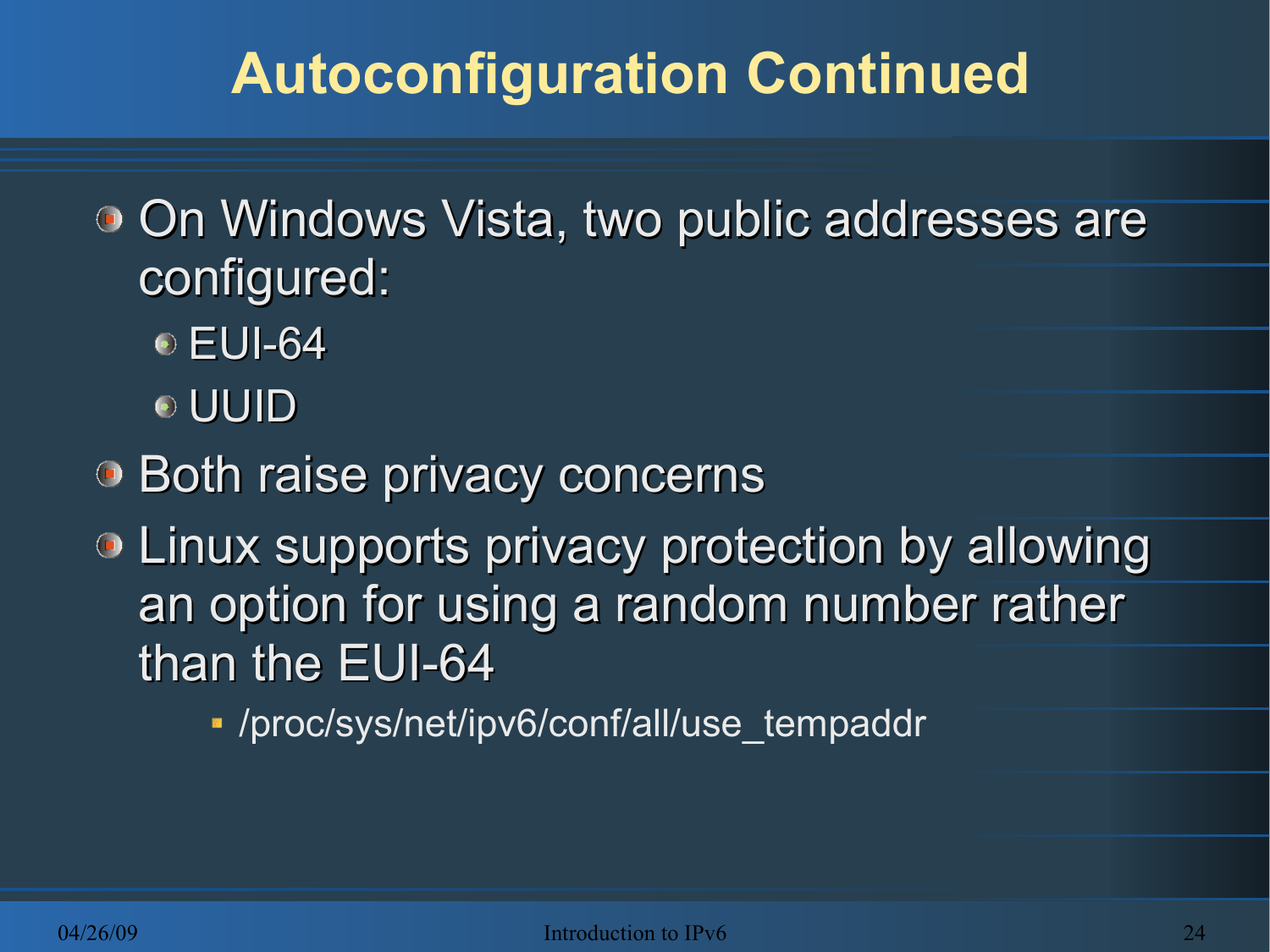#### **6to4**

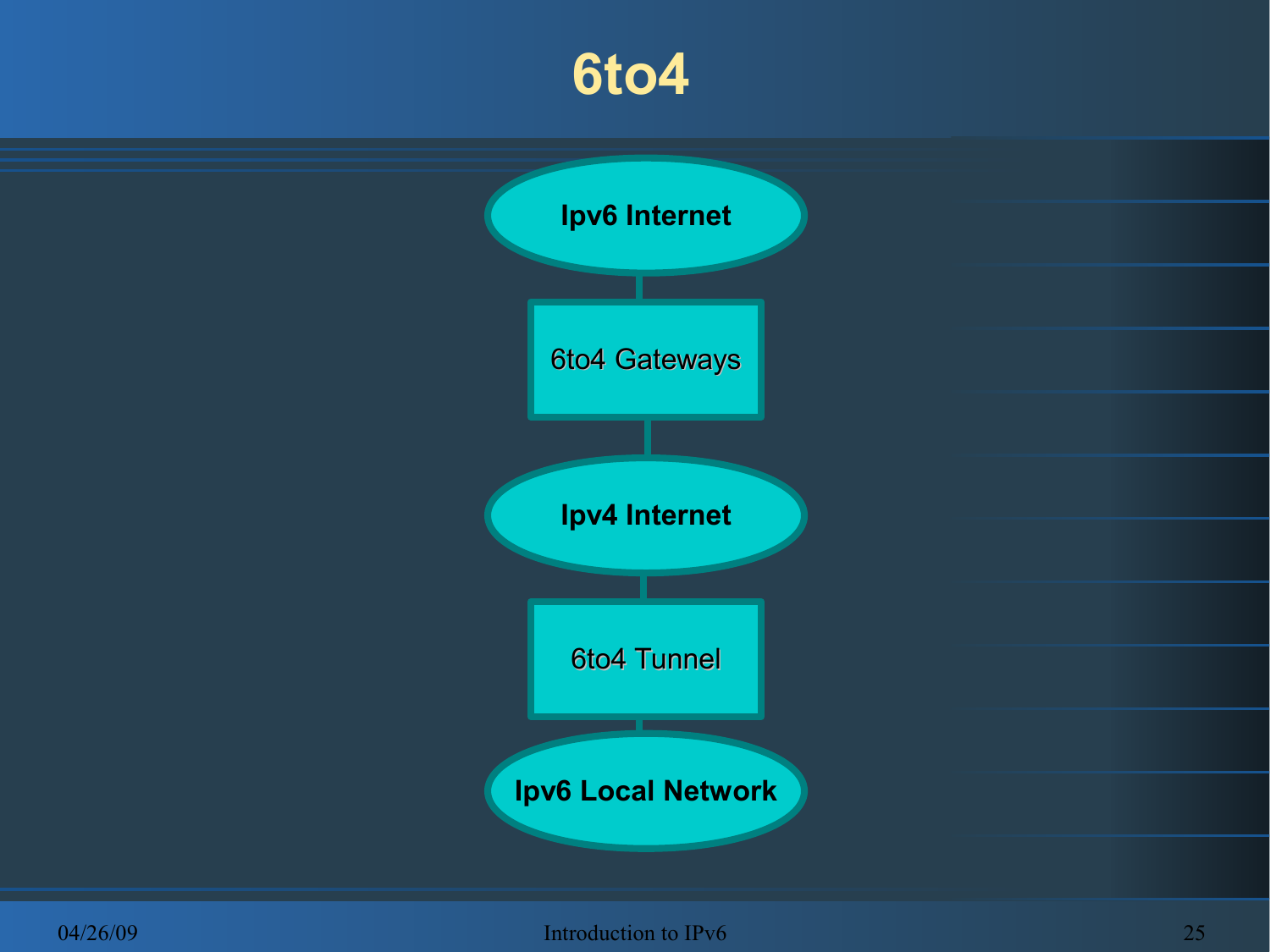#### **6to4**

- $\bullet$  6to4 allows you to experiment with Ipv6 even if your ISP doesn't offer native Ipv6 support.
- The global unicast network 2002/16 is reserved for 6to4
- An Ipv4 host with a static IP address can configure a 6to4 *tunnel* which allows access to the Ipv6 internet.
- **Instructions at** http://www.shorewall.net/6to4.htm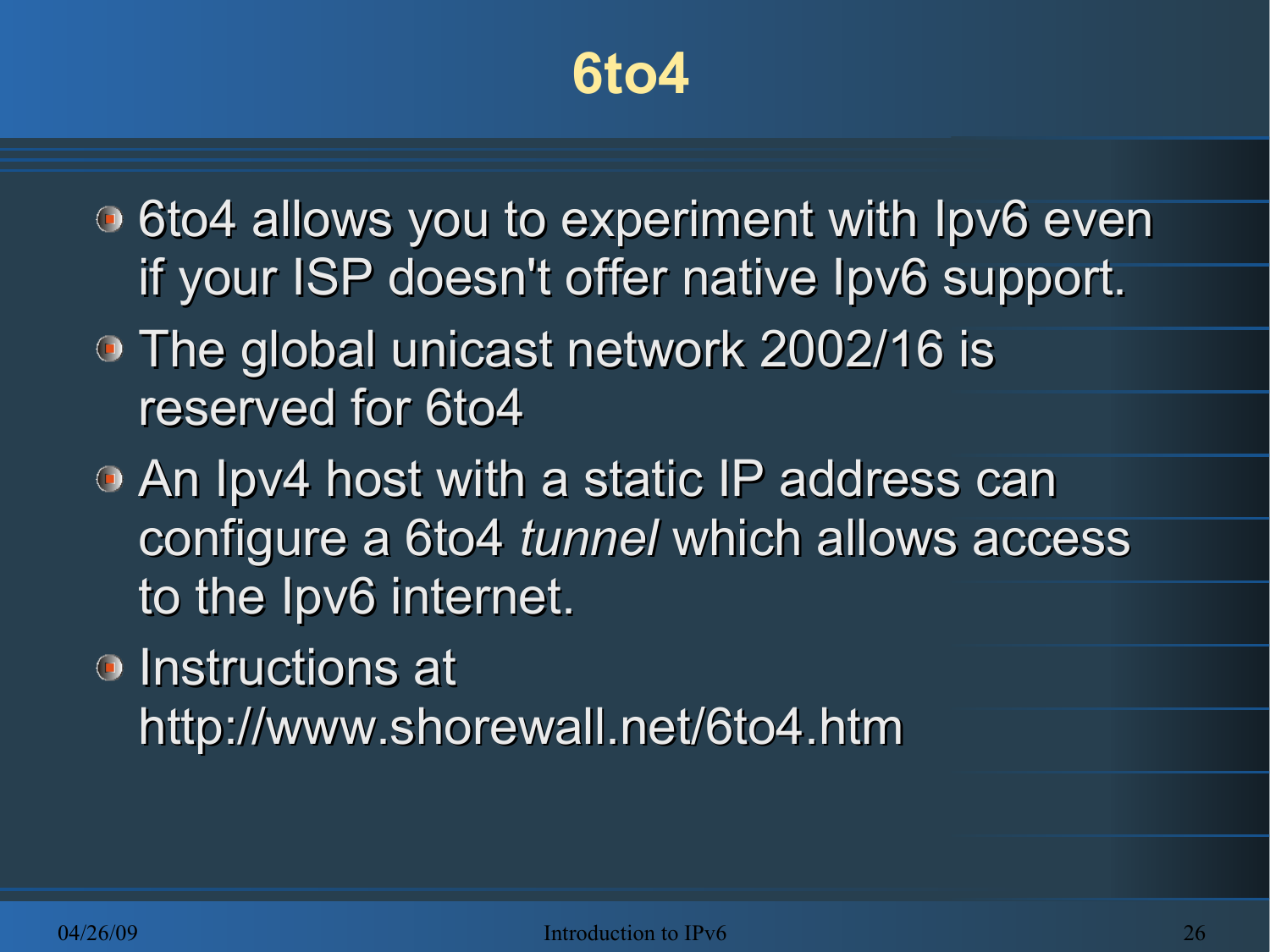### **6to4 Example**

\$ ip -6 addr ls dev sit1 13: sit1@NONE: <NOARP,UP,LOWER\_UP> mtu 1480 inet6 ::206.124.146.180/128 scope global valid Ift forever preferred Ift forever inet6 2002:ce7c:92b4::1/128 scope global valid Ift forever preferred Ift forever  $\boldsymbol{\theta}$ 

Note that the device has two Ipv6 addresses:

 $\odot$ :206.124.146.180 – Obviously formed from an Ipv4 Address

2002:ce7c:92b4::1 – Less obviously formed from the same Ipv4 Address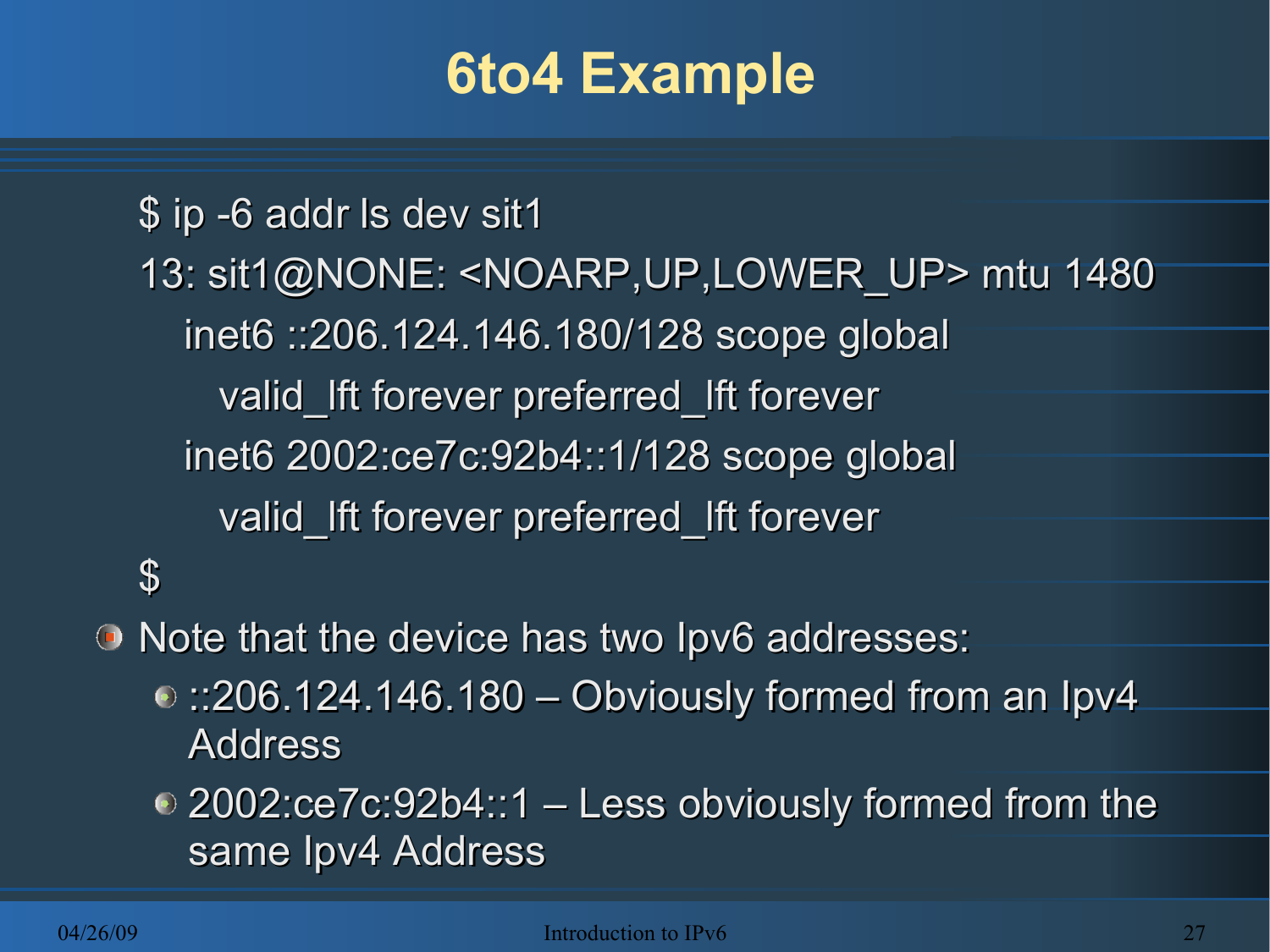# **6to4 Example Continued**

2002:ce7c:92b4 is formed by concatenating '2002' and 'ce7c:92b4' 'ce7c:92b4' is just 206.124.146.180 in hex! ● So for every public Ipv4 address, you can have a /48 Ipv6 network.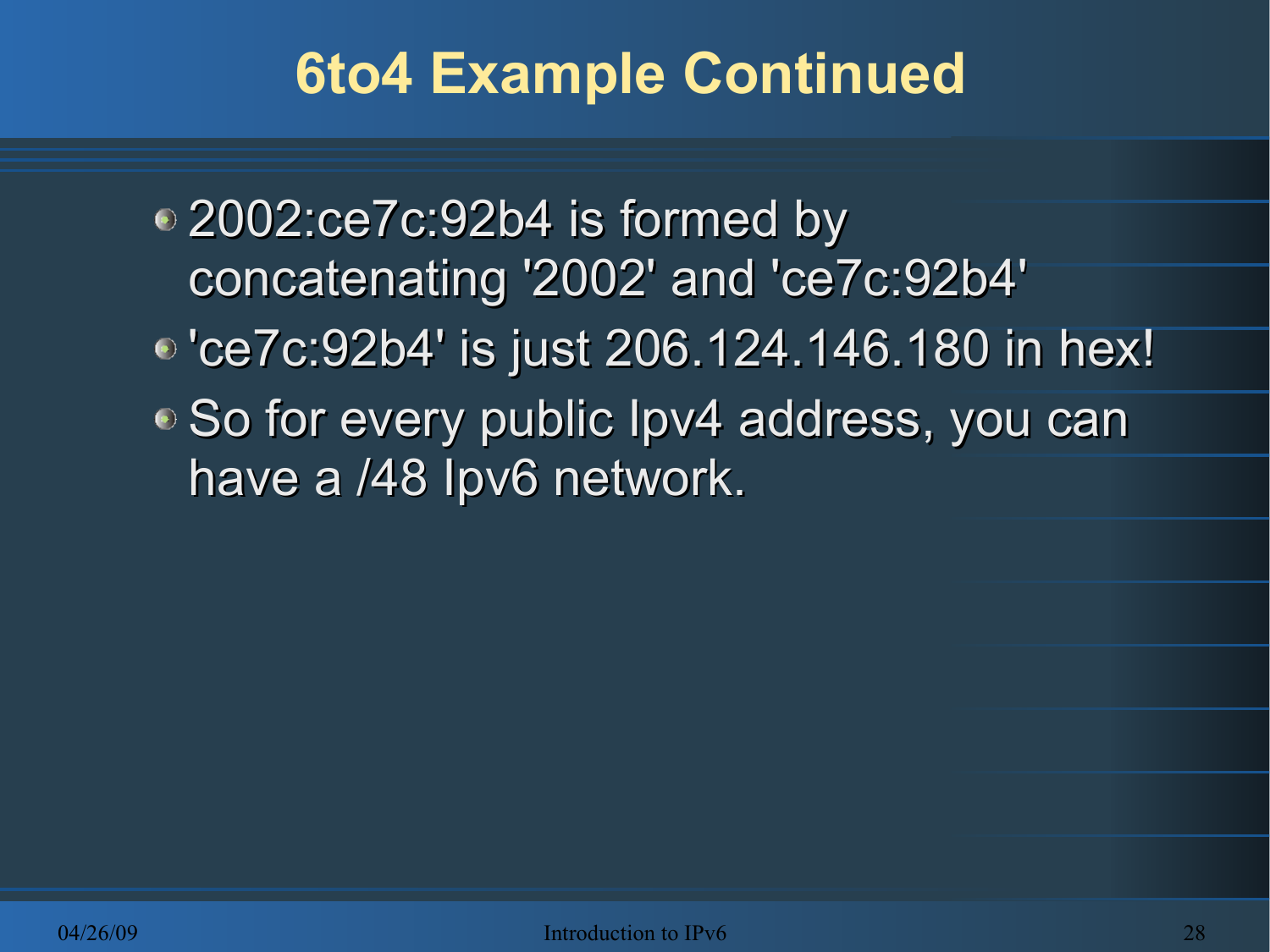#### **6to4 Example**

\$ ip -6 route ls dev sit1

::/96 via :: metric 256 expires 19607541sec mtu 1480 advmss 1420 hoplimit 4294967295

2002:ce7c:92b4::1 metric 256 expires 15455183sec mtu 1480 advmss 1420 hoplimit 4294967295

fe80::/64 metric 256 expires 19607541sec mtu 1480 advmss 1420 hoplimit 4294967295

default via ::192.88.99.1 metric 1 expires 19607541sec mtu 1480 advmss 1420 hoplimit 4294967295

\$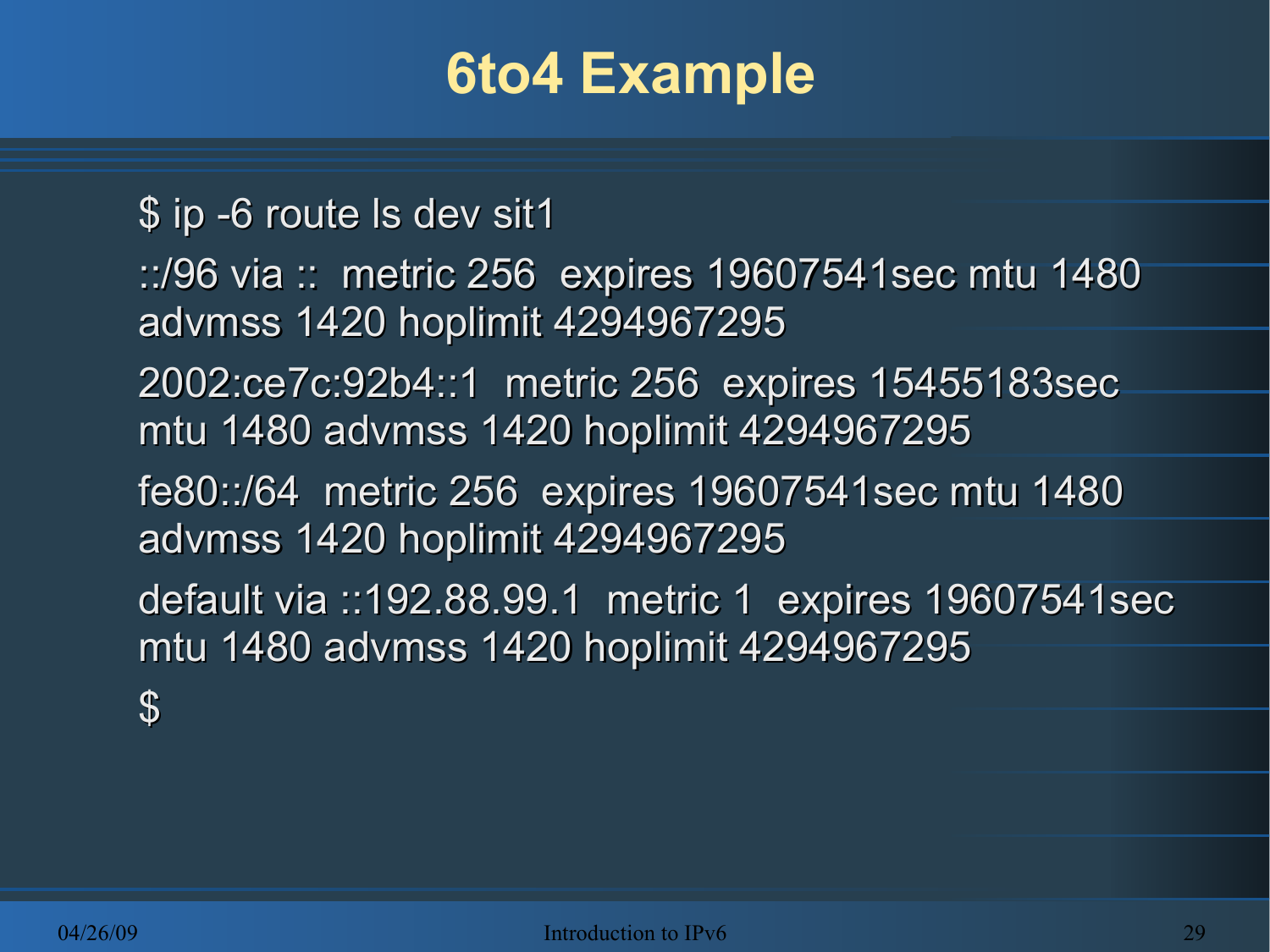### **6to4 Gateways**

- **6to4 gateways are routers that interface to** both the Ipv4 and Ipv6 internet.
- 192.88.99.1 is an Ipv4 *Anycast* address. Each 6to4 gateway advertises a route to 192.88.99.0/24 on the Ipv4 internet.
- Each 6to4 gateway advertises a route to 2002/16 on the Ipv6 internet.
- BGP propagates these routes so that from any point on either the Ipv4 or Ipv6 internet, traffic sent to the other internet will be routed through the nearest 6to4 gateway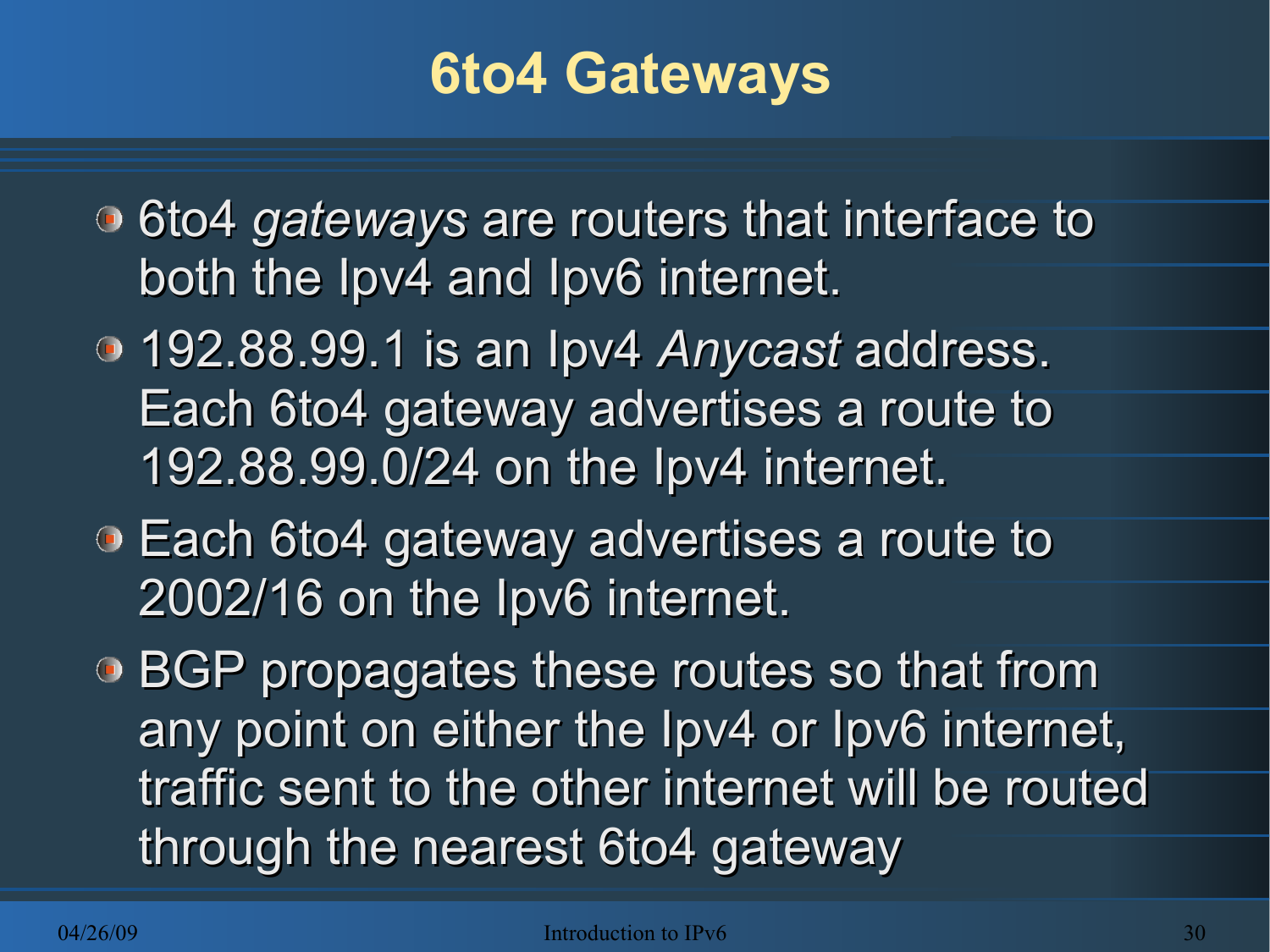# **DNS and Ipv6**

AAAA records are used for name->Ipv6 address translation

New reverse lookup domain for ipv6-address- >name translation

ipv6.int.in

- Radvd supports specifying name server information (RDNSS)
- Rdnssd may run on clients to handle RDNSS information from router
- **Coordinating /etc/resolv.conf is an issue**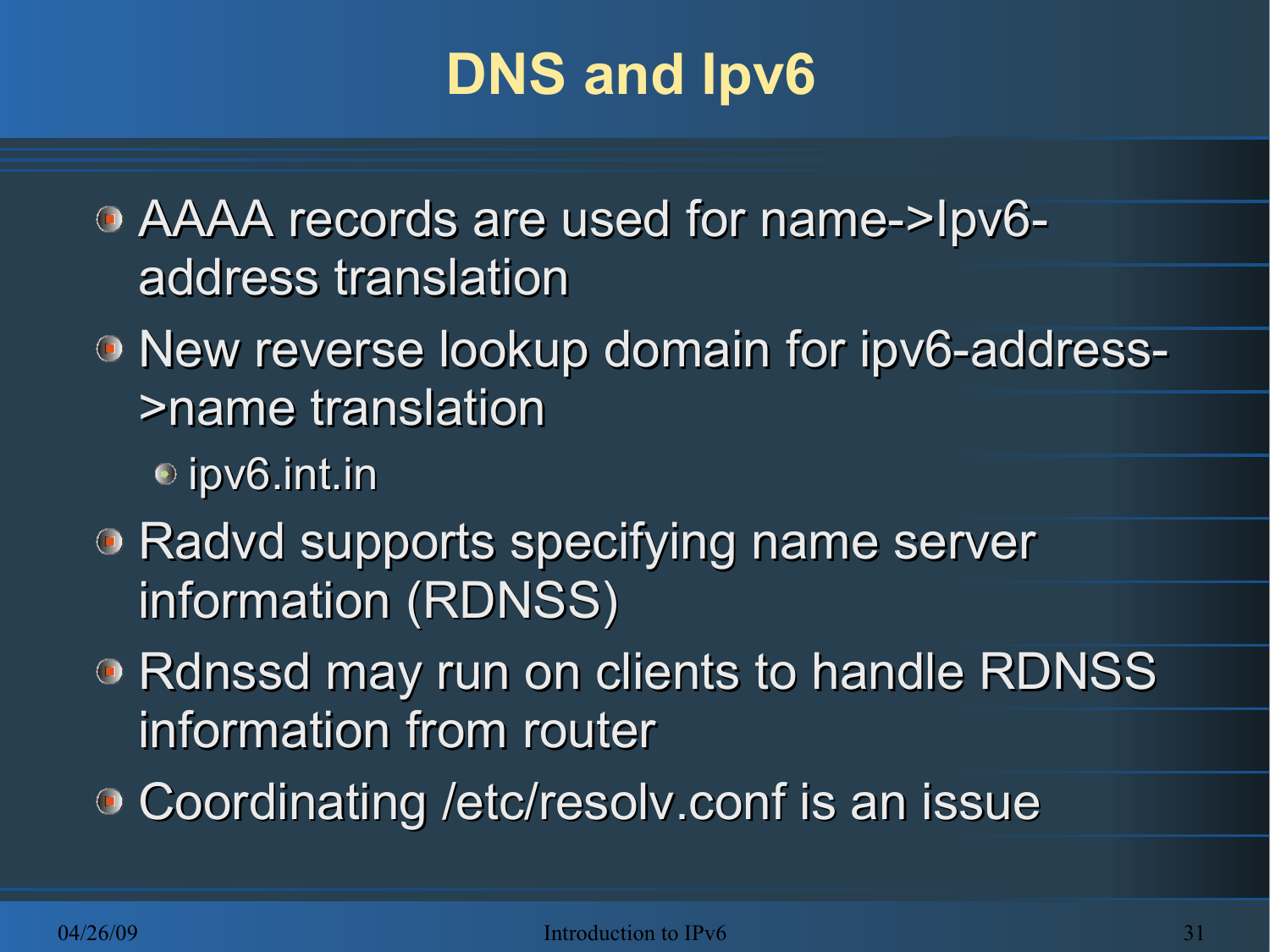# **DNS and Ipv6 Continued**

**• My 6to4 link has high latency so using Ipv6** for DNS resolution is pretty painful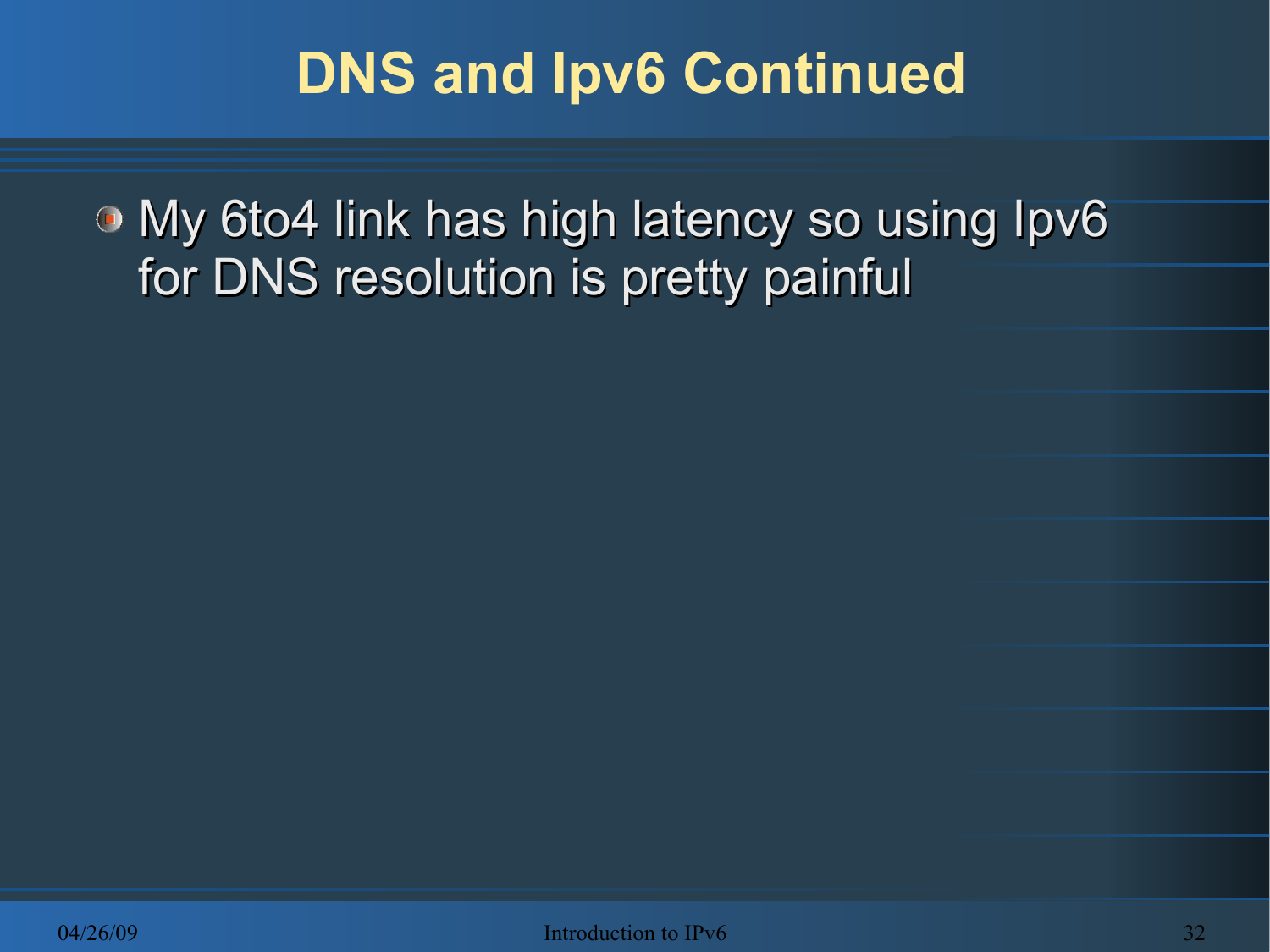## **Adoption of Ipv6 in the US is Slower**

#### NetworkWorld 3/20/2009

● "Business incentives are completely lacking today for upgrading to IPv6, the next generation Internet protocol, according to a survey of network operators conducted by the Internet Society (ISOC). In a new report, ISOC says that ISPs, enterprises and network equipment vendors report that there are 'no concrete business drivers for IPv6.' However, survey respondents said customer demand for IPv6 is on the rise and that they are planning or deploying IPv6 because they feel it is the next major development in the evolution of the Internet."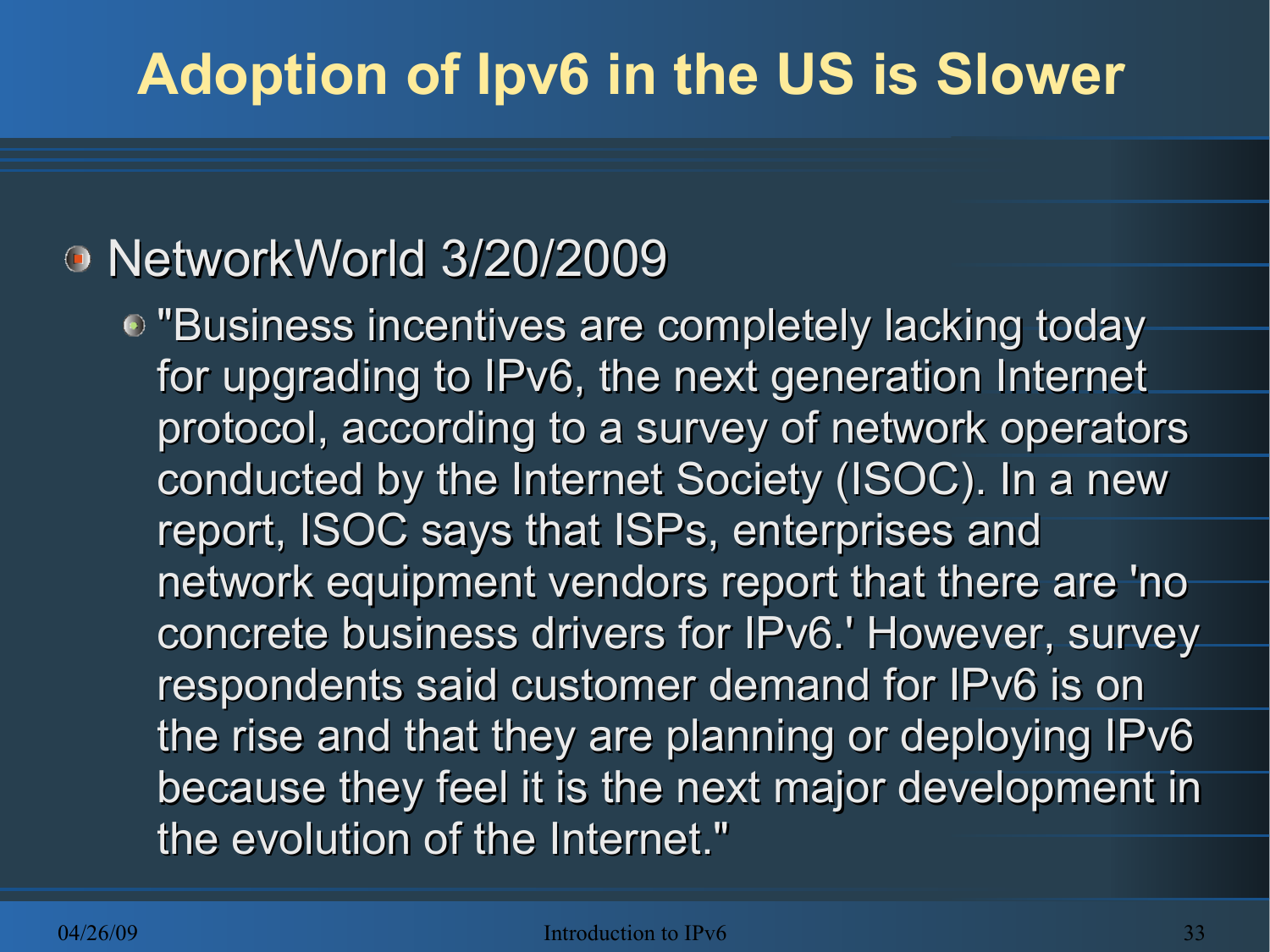